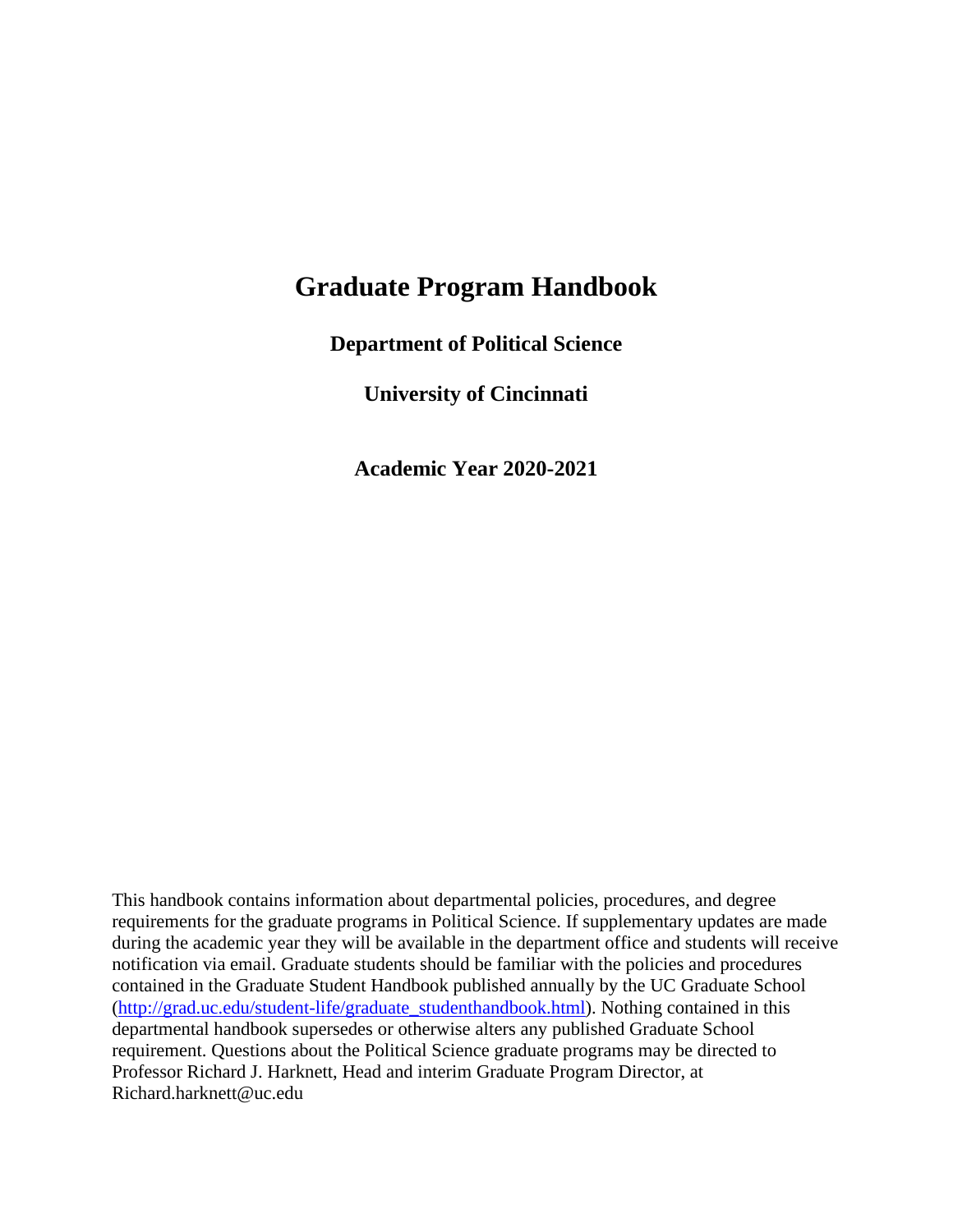# **DEPARTMENT ORGANIZATION AND GOVERNANCE**

## **Department Head**

The Head is appointed by the Dean of the College. He/she oversees the entire operation of the Department and represents the Department to the Dean and other administrative officers of the University. The Head has primary responsibility for the allocation of Department funds, appoints Program Directors, schedules courses, presides over the Advisory Committee, and establishes other committees as they are needed. In consultation with the Graduate Program Director and teaching faculty, the Head assigns qualified graduate students as independent instructors and makes available the required office space and support services.

## **Graduate Program Director**

The Graduate Program Director administers the policies of the graduate programs established by departmental faculty and the Graduate Program Committee. The Director represents the department and its programs on the College of Arts & Sciences Graduate Directors Council. In consultation with the Head and other department faculty members, the Director assigns Graduate Assistants their teaching or research duties. The Graduate Program Director serves as the primary advisor for first-year graduate students.

## **MPA SJ Program Director**

The MPA SJ Program Director administers the Master's in Public Administration-Social Justice program established by the departmental faculty and Graduate Program Committee. In consultation with the Head and Graduate Director, the MPA SJ Director will manage MPA student funded responsibilities. The MPA SJ Program Director serves as the primary advisor for MPA graduate students.

## **Graduate Program Committee**

The Graduate Program Committee, comprised of political science faculty and chaired by the Graduate Program Director, reviews and approves applicants for admission and financial aid, proposes program changes to the full department faculty for consideration, and hears student appeals for exceptions to established requirements or procedures. The Political Science Graduate Student Association may designate a student representative who can participate in curriculum and program review, but does not attend meetings where admissions, financial aid, exemptions, and awards are decided.

## **Political Science Graduate Student Association (PSGSA)**

Active members of PSGSA may obtain funding for conference travel and research grants from the University's Graduate Student Governance Association (GSGA). The PSGSA elects a representative to the GSGA. The president of PSGSA normally is the student representative to the Department's Graduate Program Committee.

## **Pi Sigma Alpha**

Each spring, the Department inducts new members into the National Political Science Honor Society. To be eligible, students must complete 30 credit hours in the MA/PhD programs while in residence at UC, and maintain a 3.5 GPA in the program and in all Political Science courses. A one-time membership fee is required at time of induction.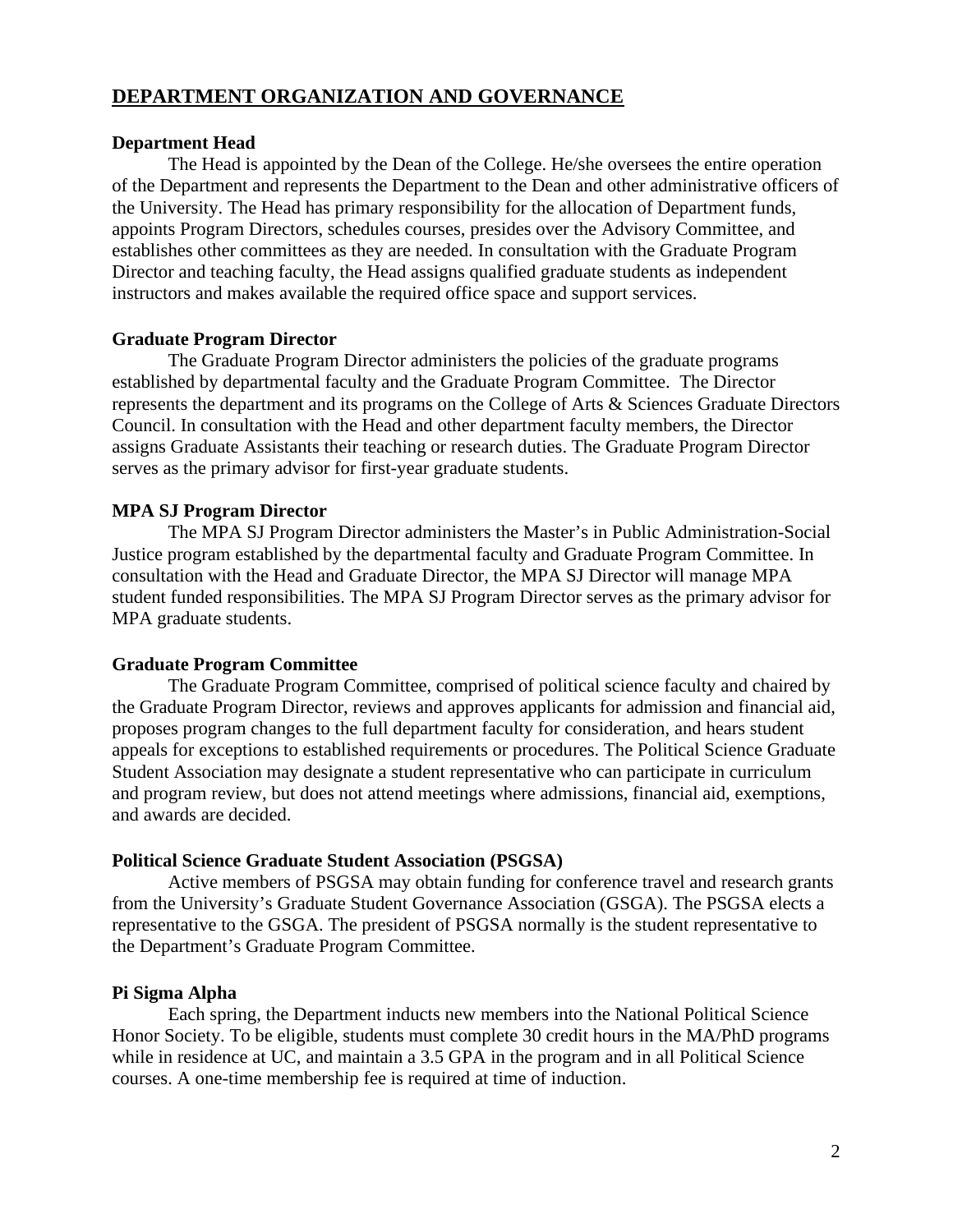# **GRADUATE PROGRAM ADMISSIONS**

# **Application**

To be considered for admission to a graduate program, prospective students must apply using the online application portal at the UC Graduate School's web site, http://grad.uc.edu/admissions.html. Applications must include the following elements: 1) A personal statement indicating the applicant's research interests and career goals, and how those interests align with faculty expertise; 2) curriculum vita or resume; 3) at least two letters of recommendation; 4) academic transcripts (need not be official copies for application purposes); 5) GRE test scores; 6) TOEFL scores, if applicable. For details on application requirements, procedures, and deadlines, refer to the department's web site [http://www.artsci.uc.edu/departments/polisci/grad/application.html.](http://www.artsci.uc.edu/departments/polisci/grad/application.html)

# **Conditional Admission**

A conditional admission occurs when a graduate program offers a prospective student the opportunity to begin taking classes as a non-matriculated student prior to meeting all admission requirements. Admission to the program is conditional on meeting requirements set out by the program in the conditional admission letter. The most common use of conditional admission is to provide an international student the opportunity to complete English language study. Because of the high level of English proficiency demanded by doctoral work, conditional admissions to the PhD program will not be granted for the purpose of completing English language study. Conditional admissions to the MA program for the purpose of completing English language study will be considered on a case-by-case basis. Conditional admissions to either the PhD or MA programs for purposes other than English language study will be considered on a case-bycase basis.

# **PROGRAM SUPPORT**

# **Advising**

- MPA students will be advised by the MPA Program Director
- M.A. students in their first year will be advised by the Graduate Program Director and later by the department faculty member chairing the student's thesis or professional paper.
- Ph.D. students in their first year will be advised by the Graduate Program Director.
- Ph.D. students preparing for comprehensive exams will be advised by the committee chairs of the fields in which exams are to be taken.
- Post-comps Ph.D. students will be advised by their dissertation committee chair.

# **Mail/Email**

Each student has a mail slot in the department's main office and a free email account through the university. Each student must maintain an active email account for departmental communication and course work. Students should insure that an up-to-date mailing address, phone number, and preferred email address are filed with the department office staff.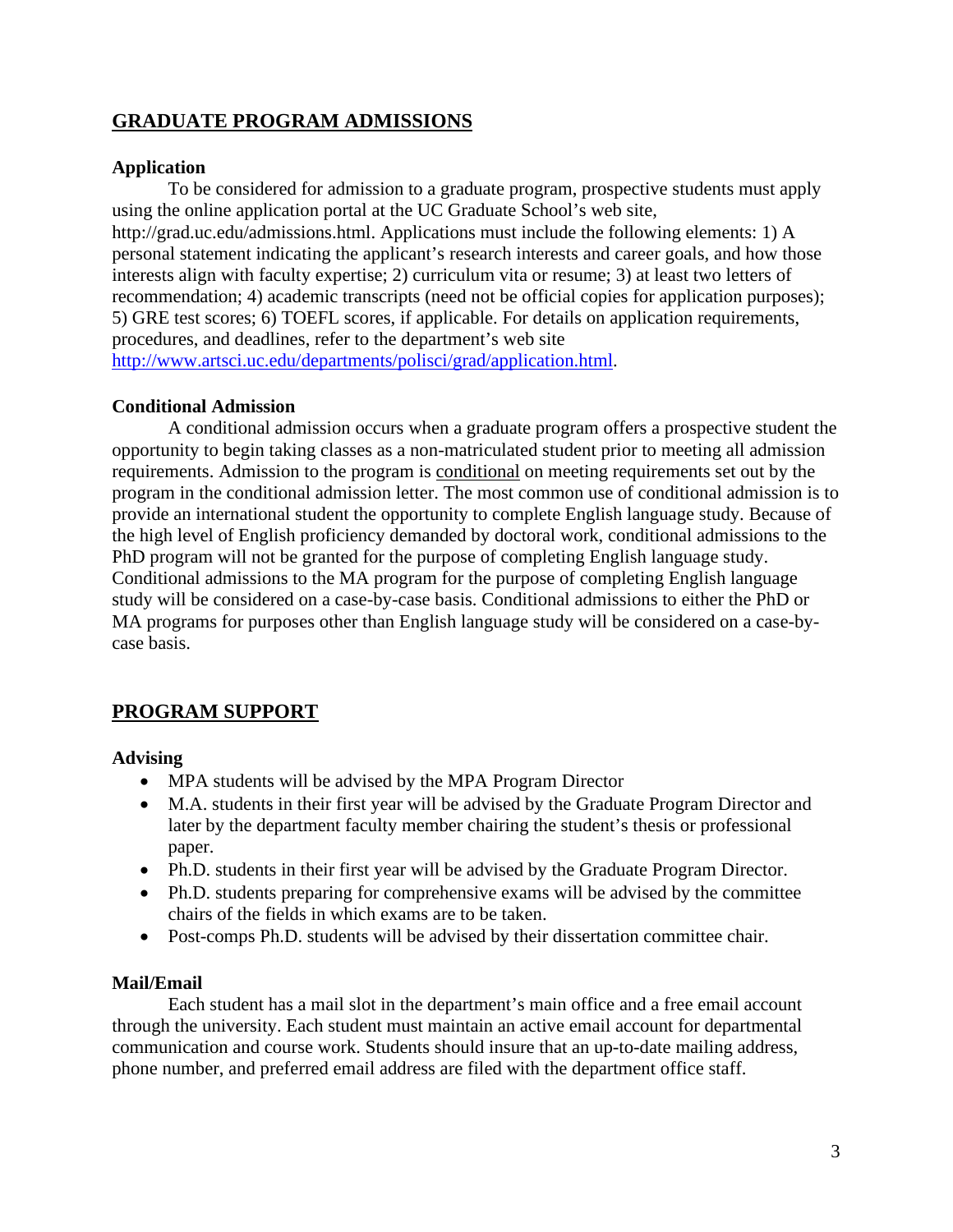## **Career Planning and Placement**

The department subscribes to the APSA e-jobs service, which can be accessed online. The department also receives faculty position announcements directly from universities; these are posted in the main hallway or circulated electronically. Students are encouraged to join the APSA or ISA and to use the placement service available at annual national and regional meetings. Students on the job market will work with the Department's Graduate Placement Coordinator, beginning in the summer before a student goes on the job market. The Placement Coordinator will help students with market strategy, review of job packets, letters of recommendation, practice job talks, and other aspects of the job market process. Questions on these and related subjects should be directed to the Placement Coordinator. For AY 20-21, this will be a dual coordinator of Dr. Mewhirter and Dr. Green.

Students requesting letters of recommendation from faculty members should allow as much lead time as possible in advance of application deadlines. It is the student's responsibility to provide the faculty member with accurate and complete information about where and when to submit the letter(s) of recommendation. In keeping with professional norms, letters of recommendation should be submitted directly by the Placement Coordinator to the employer or award-granting organization to which the student applies (the student should put the Placement Coordinator's email and information in the website application form that generates a request for letter or directly to a reference service such as Interfolio). For doctoral candidates on the job market, the department will reimburse one year's costs for a basic Interfolio membership.

#### **Presentations at Professional Conferences**

The department encourages graduate students to become active professionally. This can be accomplished in a variety of ways including: joining professional organizations, assisting faculty on research projects, attending professional meetings, coauthoring papers with faculty, and presenting research at professional conferences. The department strongly encourages graduate students to secure a faculty adviser/sponsor when such papers are in the proposal stage and to present them to peer/faculty readers at the Graduate Colloquium before the conference. Collegial suggestions and criticisms enhance the quality of a paper. Colloquium presentations should be scheduled with the Graduate Director**.**

## **ACADEMIC RULES AND REGULATIONS**

#### **Academic Freedom**

"Academic freedom is based upon the premise that scholars are entitled to immunity from coercion in matters of thought and expression, and on the belief that the mission of the University can be performed only in an atmosphere free from administrative or political constraints on thought and expression. . . .The welfare and strength of the University and of society at large depend on the free search for truth and its free expression. . . .full freedom of inquiry, teaching and research, not only in the classroom and libraries but in other facets of campus life." (Article 2, Agreement between the University of Cincinnati and the American Association of University Professors (AAUP), University of Cincinnati Chapter).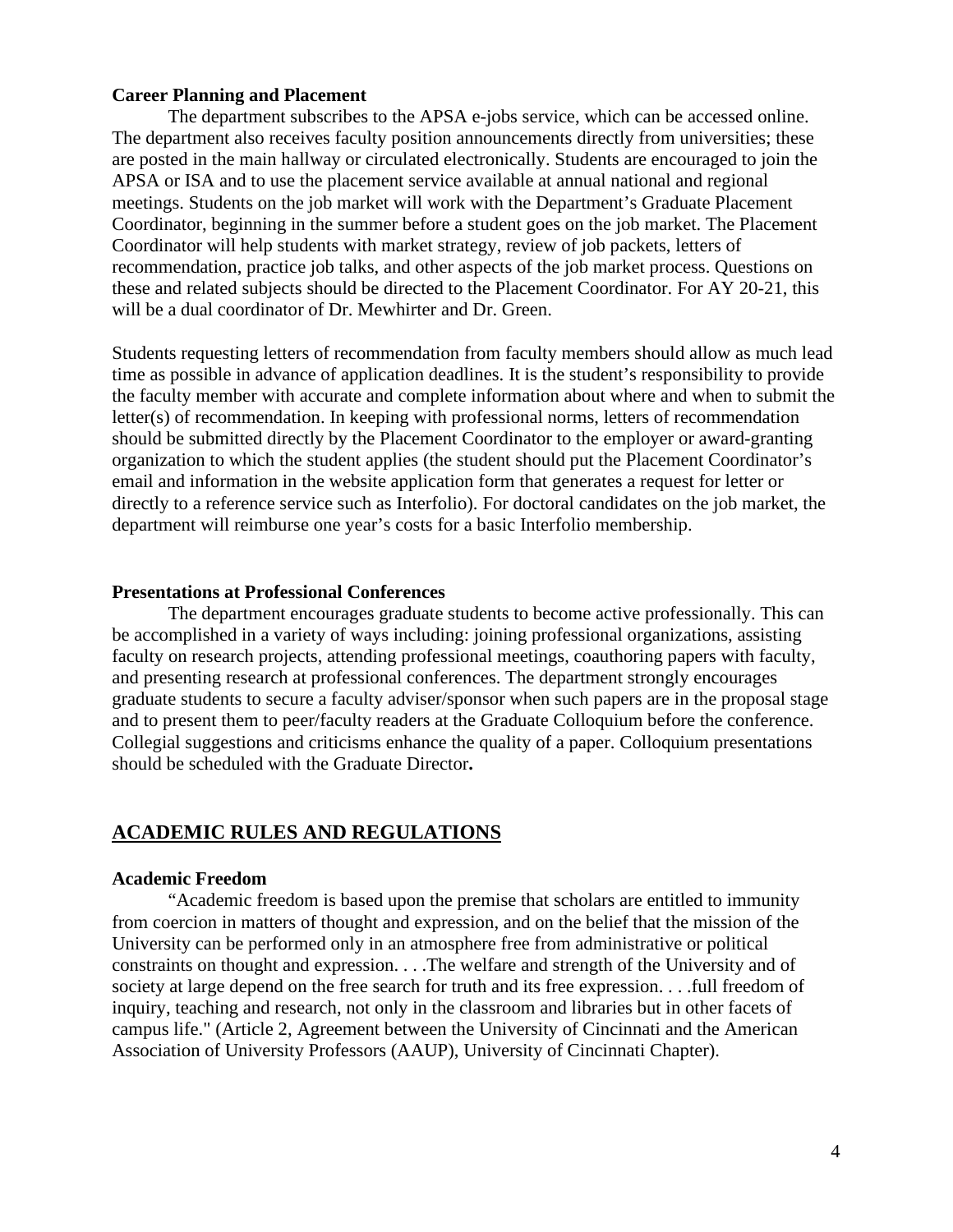## **Non-Discrimination**

The University of Cincinnati does not tolerate "discrimination on the basis of race, color, religion, national origin, ancestry, disability, medical condition, genetic information, marital status, sex, age, sexual orientation, veteran status, or gender identity and expression" (Board of Trustees Rule 3361: 10-13-01). The Department of Political Science supports and enforces this policy.

## **Academic Integrity**

Cases involving charges of academic dishonesty will be referred to the Graduate Program Committee for appropriate action. Dishonesty in any form, including cheating, plagiarism, deception of effort, or unauthorized assistance, may result in a failing grade in a course and/or suspension or dismissal from a graduate program. The Committee will afford the student an opportunity of a hearing. The student may waive the right to participate in a formal hearing. When formal hearings are held, the student may exclude the graduate student member of the Graduate Committee from participation at the hearing. If the Committee finds that academic dishonesty did occur, it may impose sanctions up to expulsion from the graduate program. The student may appeal the decision of the Committee according to the procedures set forth in the Handbook of the UC Graduate School (see section on Grievances below).

## **Minimum Academic Performance**

Graduate students are expected to maintain a "B" average (3.0) or better in all courses. If at any time the cumulative average of a student falls below 2.75, the Department will consider this as evidence of incapacity to pursue further graduate study. Following a semester grade report between 2.75 and 3.0 a student is expected to raise the cumulative average to 3.0 or higher in the next semester, and thereafter to maintain a 3.0 cumulative GPA. Students must have a cumulative average of 3.0 or better to be certified for the award of a Master's degree and to be certified for candidacy for the Ph.D. degree. After failure of a course elected for graduate credit or receipt of more than two "C" grades in one academic year, the Graduate Committee will review that student's performance and recommend appropriate action.

American citizens must register for at least one credit hour per academic year (typically each fall semester) to maintain active status. In most cases international students must register for at least one credit hour in both fall and spring semesters. Students should consult with the Graduate Program Director to determine the appropriate minimum course load.

#### **Transfer Credits ("Advanced Standing")**

Students may petition to have graduate credit taken at other institutions of higher education included in their degree program. MA/PhD students shall submit appropriate transcripts and a rationale of how the credits fit into their formal Plan of Study to the Graduate Director. The Graduate Committee will approve or disapprove the application, or delegate to the Director the decision to approve or disapprove. The Director will adhere to the limits imposed on transfer credits by the rules of the Graduate School (see pp. 20-21, Graduate School Handbook).

#### **Graduate Credit for Undergraduate Students**

Seniors may be permitted to register for graduate courses for graduate credit before those students have completed the baccalaureate degree. Per the Graduate School's Student Handbook, "this privilege will be limited to students with senior status and a grade point average of at least 3.0.... This is evidenced by a written request from the student that is approved by the Program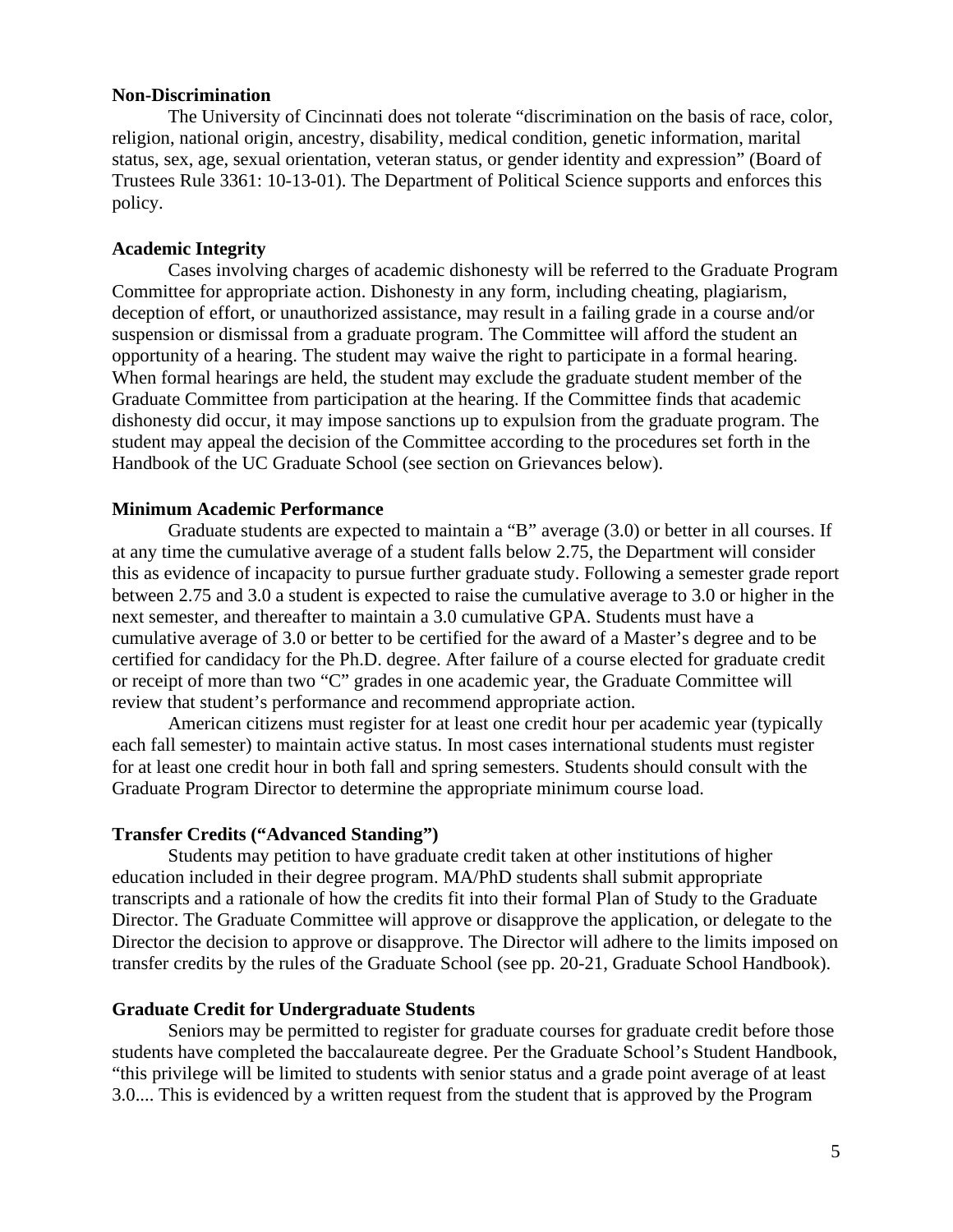Director. Upon approval by the program and the course instructor, graduate credit will be given for the courses. A maximum of 12 graduate credits may be earned in this manner. Credit will not be given toward both graduate and undergraduate degrees for the same course."

## **Graduate Credit in 6000-Level Courses**

A graduate student who is registered in 6000-level courses in Political Science that carry both undergraduate and graduate credit will be required to complete academic work additional to that required of undergraduates in the same course. This work may consist of readings, exercises, reports, papers or other supplementary assignments, as the course instructor deems appropriate. Graduate students must register for the graduate credit designation (G).

Students may, with approval from the Graduate Director, register for 3-credit graduate courses in other departments. In cases where this registration reduces a university-funded student's total credit hours to fewer than 12, or a full-time student's total credit hours to fewer than 10, the student may register for an additional credit hour of individual work with the permission of the Graduate Director.

# **Non-Graduate Credits for Graduate Students**

The department does not grant non-graduate credit for graduate students**.**

## **Suspension or Dismissal**

Students may be placed on probationary status, suspended, or dismissed for (a) substandard academic performance, (b) academic misconduct, (c) violation of institutional rules, and/or (d) failure to maintain required enrollment. The Graduate Director will notify the student prior to any action taken by the Graduate Committee and allow the student at least one week to prepare a response.

# **Grievances**

The Graduate Student Grievance Procedures [\(http://grad.uc.edu/student-](http://grad.uc.edu/student-life/policies/grievances.html)

[life/policies/grievances.html\)](http://grad.uc.edu/student-life/policies/grievances.html) "establish a formal process for graduate students to request review and redress of certain grievances arising out of their academic relationships with their programs, their colleges, or the university. The procedures are applicable to the following types of grievances:

- grievances alleging improper dismissal or suspension from a graduate program;
- grievances alleging the improper withholding or termination of financial support of any kind;
- grievances alleging any other improper treatment of a graduate student by a faculty member or university agency except:
	- 1. allegations of discriminatory treatment arising from the student complainant's age, race, gender, sexual preference, disability, national origin, or religion;\*
	- 2. allegations of improper evaluation of the quality and quantity of academic work;
	- 3. allegations of unfair recommendation for employment or further graduate study.

**Note\*:** Allegations of discrimination will be handled according to the university Discrimination Procedure administered by the Equal Opportunity Office. Allegations of sexual harassment will be handled according to the University Institutional Policy on Sexual Harassment administered by the Equal Opportunity Office (556-5508)."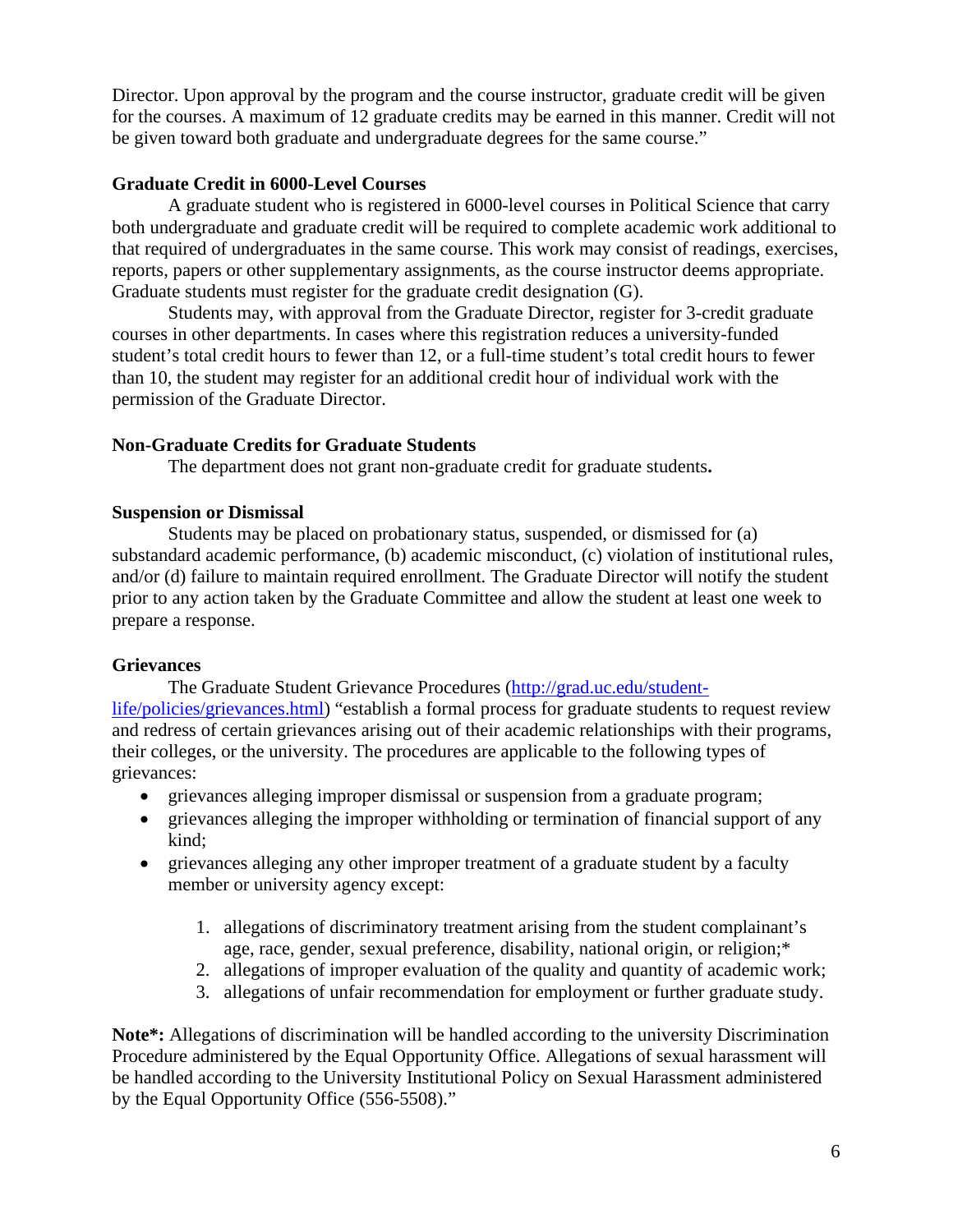#### **Leave of Absence and Reinstatement**

Students who go a full academic year without registering must apply for reinstatement. Individuals requesting a formal leave of absence should notify the Graduate Program Director indicating when they intend to resume study. Please see the Graduate School Handbook, pp. 50- 51 for details of the process for reinstatement, readmission, and leaves of absence, and links to appropriate forms.

### **Withdrawal**

Students who experience personal problems that prevent them from participating in classes at an acceptable graduate level should discuss grading options with the instructor as early as possible. This courtesy will provide students with the widest range of options. The deadline for officially withdrawing from a course without academic notation is set by the University Registrar and cannot be altered by the department. For details and exact dates see [http://www.uc.edu/registrar/.](http://www.uc.edu/registrar/)

## **Annual Review**

The Department has a system of Annual Review for graduate students that will take place each spring semester. In preparation for the Annual Review, M.A. students must prepare a Master of Arts Plan of Study and Ph.D. students a Ph.D. Plan of Study using the templates found in this handbook. During spring semester the Graduate Committee will review each student's progress and comments by department faculty on the individual's performance and plan of study. The Plan of Study should be submitted in January along with any funding requests. After the Graduate Committee has reviewed the materials, the Graduate Director will provide each student with feedback in writing and may schedule follow-up meetings as needed.

## **FINANCIAL AID**

#### **Eligibility Criteria**

Continuing graduate students should inform the Graduate Program Director by January 15 of the financial aid requested for the coming academic year. The Graduate Program Committee will consider which financial aid awards to renew at the same time it considers the support needed for new applicants. In evaluating requests for renewal of financial awards the Committee will consider the following: a) cumulative grade point average; b) student evaluations; c) performance on examinations (if applicable); and d) recommendations from department faculty. For entering students the Committee considers an applicant's personal statement, academic transcripts, reference letters, G.R.E. scores, and T.O.E.F.L. scores (if applicable). The deadline for new applications to receive full consideration for financial aid is January 15.

Acceptance of an offer of financial aid for the next academic year by a matriculated or prospective graduate student completes an agreement that the student and the University expect to honor. An acceptance given or left in force after April 15 commits the student not to accept another offer without first obtaining a written release from the institution to which a commitment has been made. Similarly an offer by an institution after April 15 is conditional on presentation by the student of the written release from any previously accepted offer. The UC Graduate School's Handbook provides a comprehensive statement of policies and procedures covering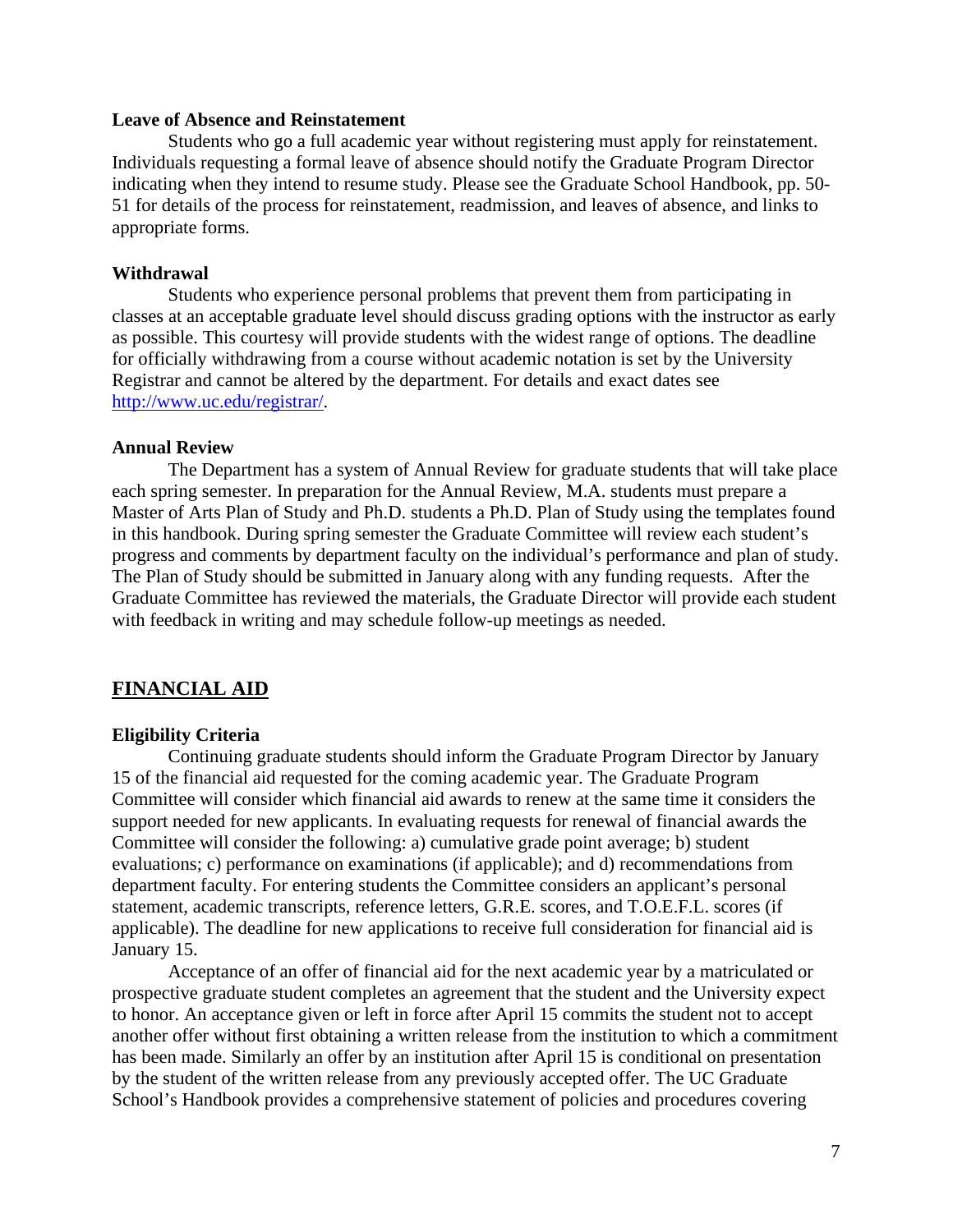taxation, termination of awards, rights and duties, and additional details about the awards described below.

NOTE: University rules prohibit students from receiving university funding once they have attempted a total of 174 graduate credits (140 if the student entered UC with a master's degree). This applies to all forms of university funding including tuition scholarships, graduate assistantships, and fellowships. See p. 37 of the UC Graduate Handbook and the AY 2017-18 Addendum for full details.

## **Graduate Assistantships**

Students holding graduate assistantships (GAs) receive a stipend and are required to perform up to twenty (20) hours of work per week under the direction of one or more faculty members in support of the department's teaching and research missions. Advanced graduate assistants may be assigned to teach an independent course (see Graduate Student Teaching Policy below). Shared offices with a telephone, computer, and desks are provided to teaching assistants.

Students who hold a Graduate Assistantship will receive a Graduate Assistantship Scholarship that covers tuition for full-time registration. All students holding assistantships must register for [1](#page-7-0)2 credits per semester.<sup>1</sup>

Each graduate assistant will be evaluated in writing at the end of each semester in which they hold an assistantship. Continued funding during an academic year is contingent on progress to degree and acceptable completion of assigned duties as an assistant.

## **Graduate Assistant Employment**

When Graduate Assistants are employed over and above their assistantships a number of legitimate academic concerns can be raised, including length of time to earn their degrees. The following policy recommendations regarding multiple appointments of graduate assistants are to be followed:

- a. As of the 2014-15 academic year, University of Cincinnati policy limits the total number of hours worked by graduate students in University jobs to 24 hours per week. Thus, a graduate assistant could not work at the University more than 4 hours per week beyond the G.A. assignment.
- b. International students are limited to 20 hours per week while school is in session.
- c. All students can be employed up to a maximum of 40 hours per week during scheduled breaks.
- d. One course per semester is the maximum external part-time workload allowable for those who have a graduate assistantship.
- e. The Department will closely monitor the academic progress of students holding more than one University appointment/employment. This will include semester grade reports and a progress report for each student.
- f. Continued academic progress is expected; should progress slow, the additional appointment should be terminated.

<span id="page-7-0"></span><sup>&</sup>lt;sup>1</sup> There may occasionally be exceptions to the 12-credit requirement if the assistantship is not funded by the UC Graduate School. (For example, if a G.A. is funded by an external grant, or by College of Arts & Sciences funds, or by Taft Research Center funds, the 12-credit minimum may be reduced). Students should consult with the Graduate Program Director about the appropriate number of credits to take.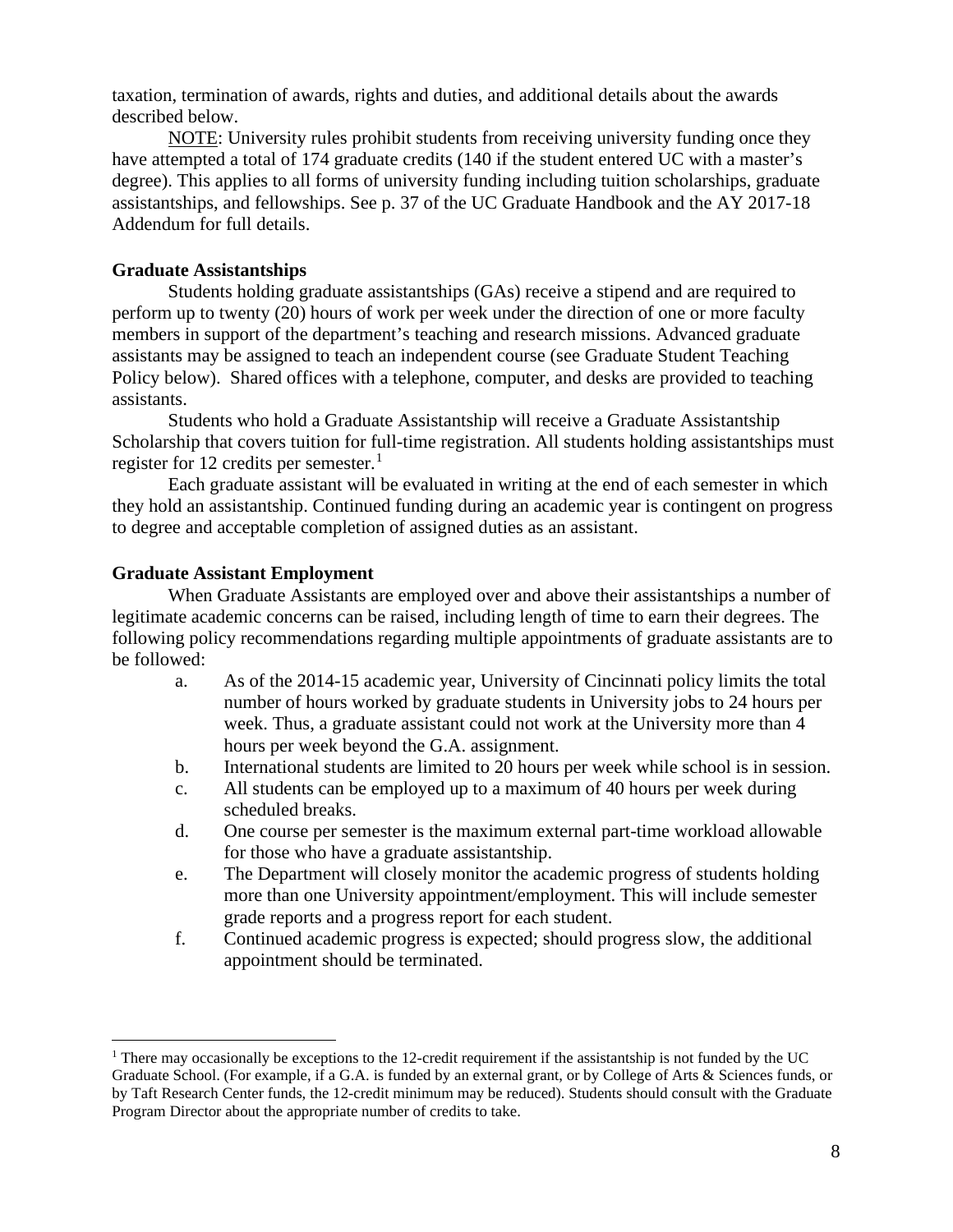New teaching assistants are expected to attend a teaching effectiveness workshop offered by the Center for the Enhancement of Teaching and Learning (CETL) or the Graduate School. All students with assistantships are expected to have taken appropriate coursework and displayed competence in the subject they teach. The supervising professors will evaluate the performance of teaching assistants and research assistants. Results of the evaluation will be an important criterion for reappointment, which requires continued excellent work.

## **Graduate Student Teaching Policy**

- 1. Independent sections should be taught only by those who have passed all of their Ph.D. comprehensive exams, including an exam in a field relevant to the course content, or have an M.A. in a relevant area.
- 2. Independent sections in 2000-level courses and above should be taught only by those who have passed all of their Ph.D. comprehensive exams, including an exam in a field relevant to the course content, and who meet at least one of the following conditions:
	- a) Have already served as a T.A. for a relevant course; or
	- b) Have written recommendations from two faculty members.
- 3. Independent sections in courses eligible for graduate credit (6000 level or above) should be taught only by an instructor with an earned Ph.D. Graduate students meeting the requirements in #2 above may teach 2000-level or 3000-level versions of courses, but may not teach 6000-level courses.

## **Graduate Incentive Awards[2](#page-8-0)**

The university occasionally provides funding for tuition scholarships to incentivize recruitment of graduate students. A 25% GIA is automatically available for two semesters for "4+1" students who have completed the BA and been admitted to the MA program. In all other situations, the department must make special requests to the College or Graduate School for these awards on a case-by-case basis. Students who receive a GIA must register full-time (10 credits or more per semester), unless an exception is approved by the College.

## **The Charles Phelps Taft Dissertation Fellowships**

The department annually has one designated Taft Dissertation Fellowship provided by the Charles Phelps Taft Research Center. The Dissertation Fellowship includes a stipend with a tuition scholarship. Doctoral students who wish to be considered by the Department must display strong progress toward the dissertation. The Graduate Program Committee's evaluation will take into account the quality of early dissertation research and/or completion of an accepted dissertation proposal. Application to the Department Graduate Committee should be submitted in January. (The specific deadline date will be announced by the Graduate Program Director each year).

## **Taft Graduate Enhancement Awards**

Taft Graduate Enhancement funds are competitively awarded at the department level with preference to doctoral students. These funds are used to enhance awards that students already hold (e.g., assistantships) by providing a small additional stipend.

<span id="page-8-0"></span><sup>&</sup>lt;sup>2</sup> These scholarships have replaced the University Graduate Scholarships (UGS). Several years ago a scholarship awarded without an assistantship was known as "unadorned UGS."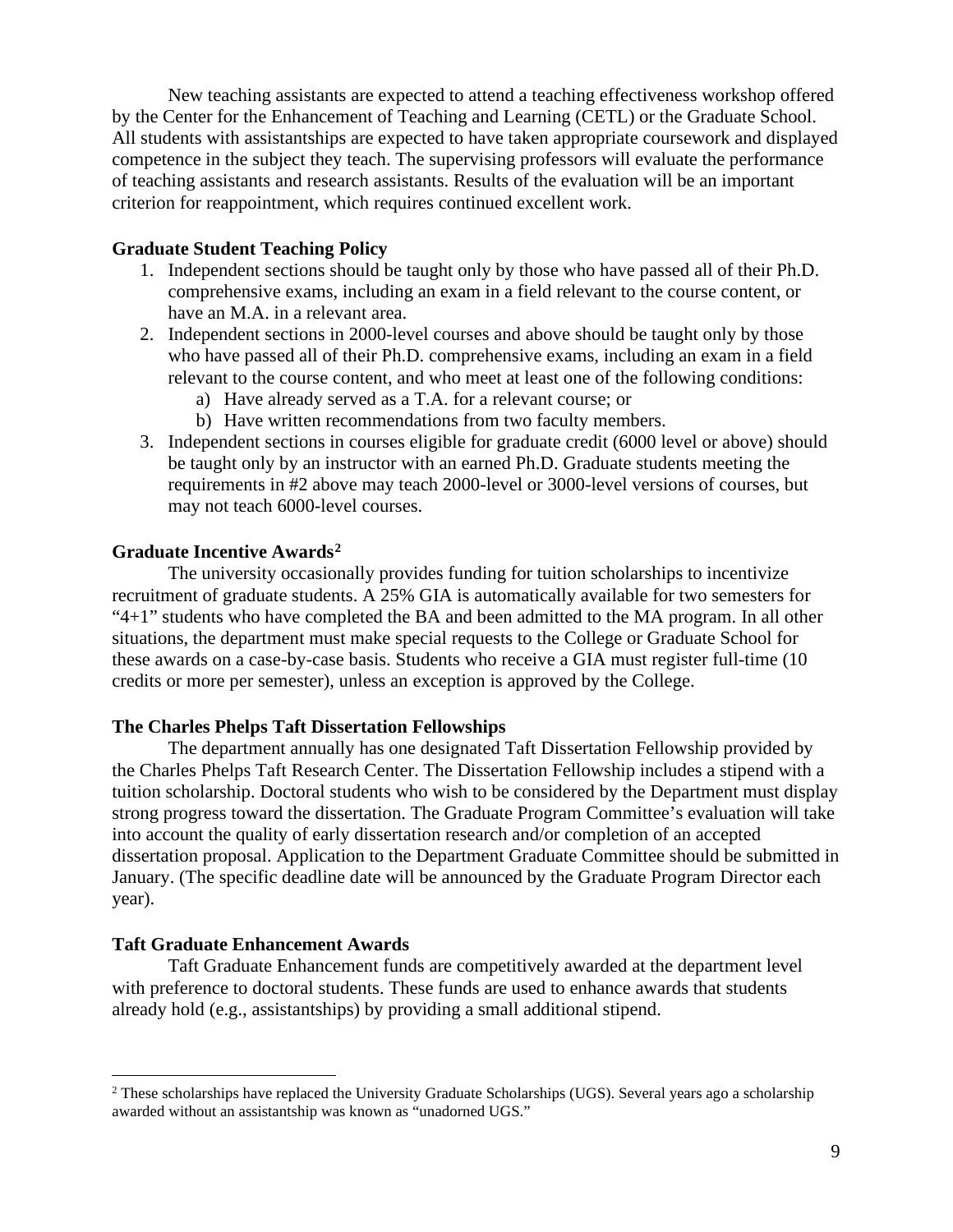# **PROGRAM REQUIREMENTS AND NAVIGATION FOR THE MPA-SJ IN POLITICAL SCIENCE**

## **Program Requirements and Procedures**

1. A minimum of 38 credits of coursework must be earned to complete the MPA degree. The MPA Core consists of 20 credits. There are two tracks for specialization – Public Management and Social and Urban Policy. Both tracks require a minimum of 10 credits. Students complete the program with 6 credits of electives and 3 credits for capstone.

2. Students are advised to complete all core classes before declaring a specialization or taking elective classes. Electives are selected at the discretion of students, but ultimately have to be approved by the MPA SJ Director.

3. All MPA SJ students must receive a B (3.0 GPA) or better to remain in good standing in the program. Grades lower than a B will result in the student needing to retake the class. Students will have one semester to improve GPA before being dismissed from the program.

4. Complete all requirements no later than five (5) years from the date of matriculation into the MPA SJ program with a cumulative grade point average of at least 3.0.

## **Masters of Public Administration (M.P.A.) Plan of Study**

The M.P.A. Plan of Study is the document that structures that student's coursework throughout the M.P.A. program. The student should begin to think about the program in the terms presented by the M.P.A. Plan of Study as early as possible. The M.P.A. Plan of Study is instrumental in guiding the student through the Annual Review.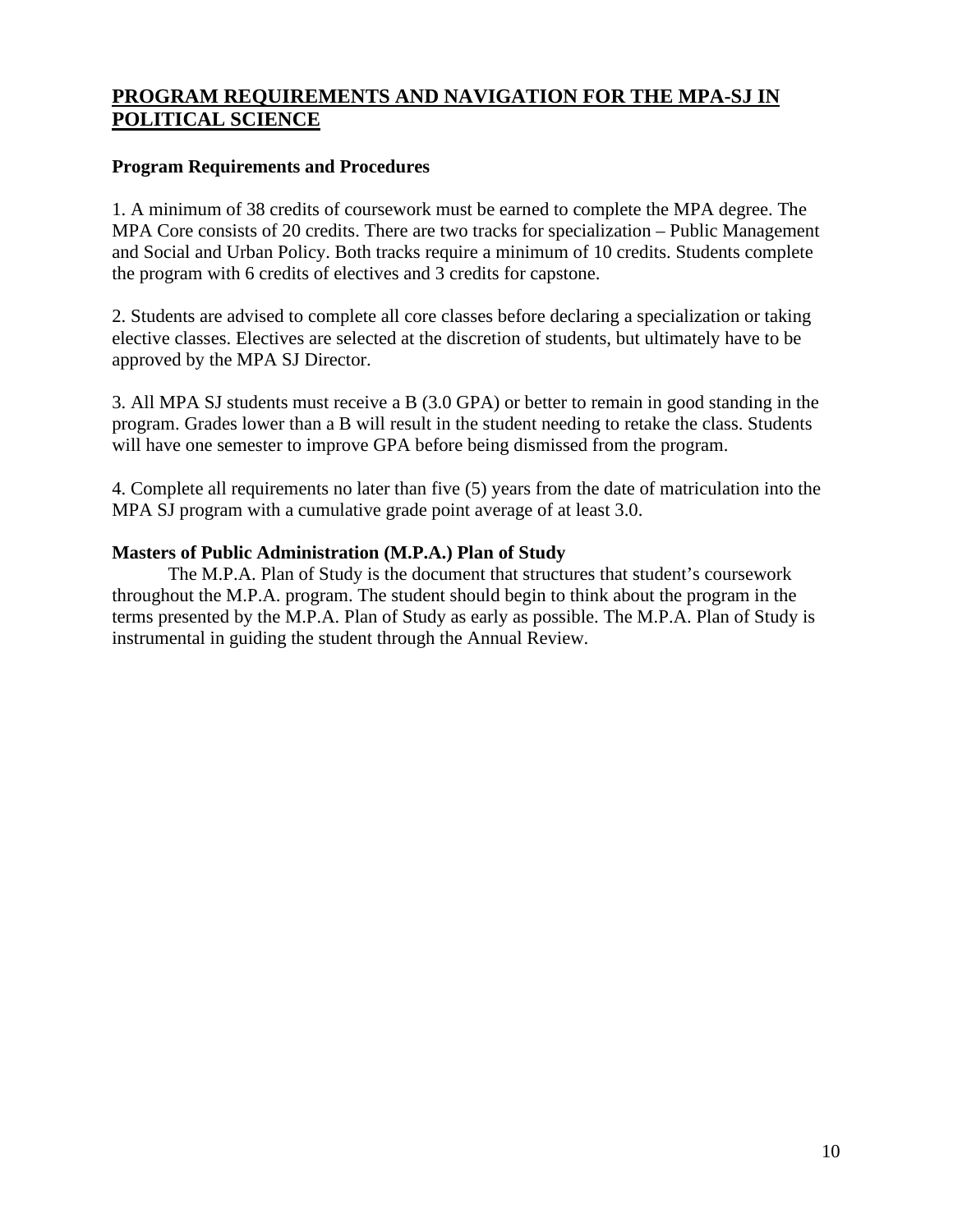## **Plan of Study: Masters Public Administration**

Student Name: Semester Began M.P.A. program

## **I. Required Courses (20 credits)**

- \_\_\_ POL 7101 Introduction to Public Administration [3 credits]
- \_\_\_ POL 7105 Public Budgeting and Finance [3 credits]
- \_\_\_ POL 7104 Public Management & Decision-Making [3 credits]
- \_\_\_ POL 7106 Political and Legal Processes [3 credits]
- \_\_\_ POL 7058 Methods of Interpretation in Social Sciences [4 credits]
- \_\_\_ POL 7051 Quantitative Research Methods 1 or POL 7052 Quantitative Research Methods II [4 credits]

### **IIa. Public Management Track (10 credits)**

- \_\_\_ POL 7102 Public Sector Human Resources [3 credits]
- \_\_\_ POL 7103 Organization Theory and Behavior [3 credits]
- POL 7030 Public Policy Implementation and Evaluation [4 credits]

#### **IIb. Social and Urban Policy (Choose 3, 10-12 credits)**

- \_\_\_ POL 7110 Social and Urban Policy and Politics [3 credits]
- \_\_\_ POL 7030 Public Policy Implementation and Evaluation [4 credits]

\_\_\_ Approved courses from Sociology, Women's Gender and Sexuality Studies, or Other [3 credits]

#### **III. Elective Courses (6 Credits)**

Note: No more than 6 credits of Individual Work may be counted toward 38-credit total requirement.

| Course # and Title | # Credits | Grade<br>Earned | Semester<br>Taken |
|--------------------|-----------|-----------------|-------------------|
|                    |           |                 |                   |

#### **IV. Capstone (3 credits)**

\_\_\_ POL 7115 Capstone [3 credits]

#### **IV. Final Requirements**

- \_\_\_\_ All requirements completed within 5 years of matriculation into M.P.A. program.
- \_\_\_\_ 3.0 cumulative Grade Point Average
- \_\_\_\_ No remaining grades of NG, I, IP, or F
- \_\_\_\_ Total of 38 credits
- \_\_\_\_ Registration as required by university and government regulations.
- \_\_\_\_ Graduate School's Graduation Checklist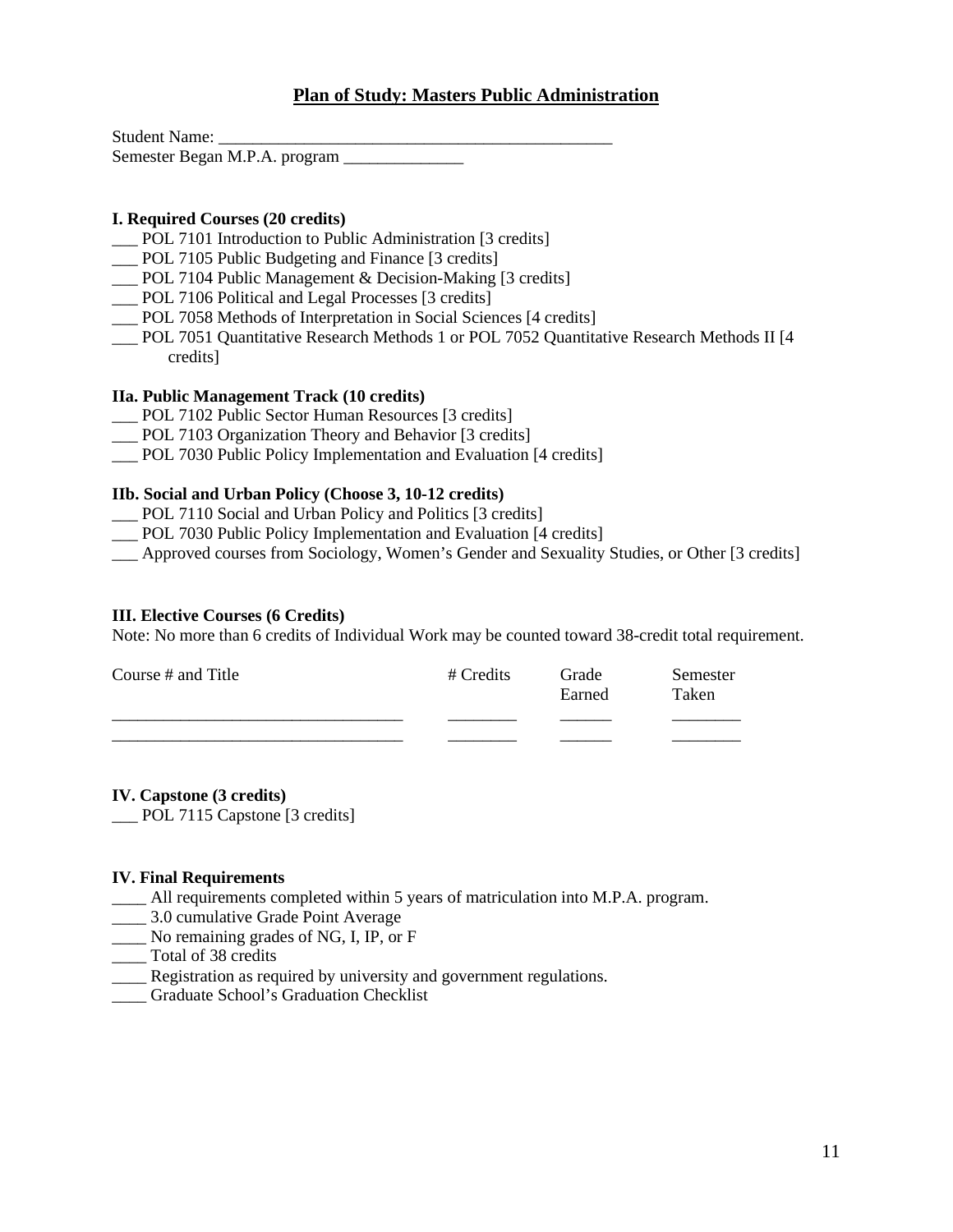# **PROGRAM REQUIREMENTS AND NAVIGATION FOR THE M.A. IN POLITICAL SCIENCE**

## **Program Requirements and Procedures**

1. A minimum of 30 hours of coursework with graduate credit, at least 18 hours of which must be earned in courses in Political Science. The 30 hours may include up to 6 credits of Master's Thesis Research or 4 credits of Non-Thesis M.A. (Professional Paper) Research.

2. Completion of the following required courses, or equivalents approved by the Graduate Program Director: Statistics 1 (POL 7051); Research Design & Methods (POL 7050 or 7001) Graduate Colloquium (POL 7005).

3a. Thesis option. Completion of an M.A. Thesis evaluated by two readers: a chair and a second reader. The chair of the committee must be a member of the Political Science tenured or tenuretrack faculty. (With approval of the Graduate Program Director, and the Director of the Graduate School, M.A. committees may include non-tenure-track faculty or faculty affiliates in other departments at UC.) Students must consult with the chair and the second reader in preparation of a thesis proposal as well as throughout the thesis. Students should present the thesis proposal to the Graduate Colloquium; **OR**

3b. Non-thesis option. Completion of an M.A. Professional Paper, evaluated by a two-person faculty committee as worthy of submission for publication in a relevant academic/professional journal. Normally this paper would be a revision or extension of a research seminar paper. The chair of the committee must be a member of the Political Science tenured or tenure-track faculty. (With approval of the Graduate Program Director, readers for the MA non-thesis option may include non-tenure-track faculty or faculty affiliates in other departments at UC.) Students must consult with the chair and the second reader in preparation of a paper proposal as well as throughout its preparation. The completed paper should be presented to the Graduate Colloquium.

4. Complete all requirements no later than five (5) years from the date of matriculation into the M.A. program with a cumulative grade point average of at least 3.0.

## **Master of Arts (M.A.) Plan of Study**

The M.A. Plan of Study is the document that structures the student's coursework throughout the M.A. program. The student should begin to think about the program in the terms presented by the M.A. Plan of Study as early as possible. The M.A. Plan of Study is instrumental in guiding the student through the Annual Review.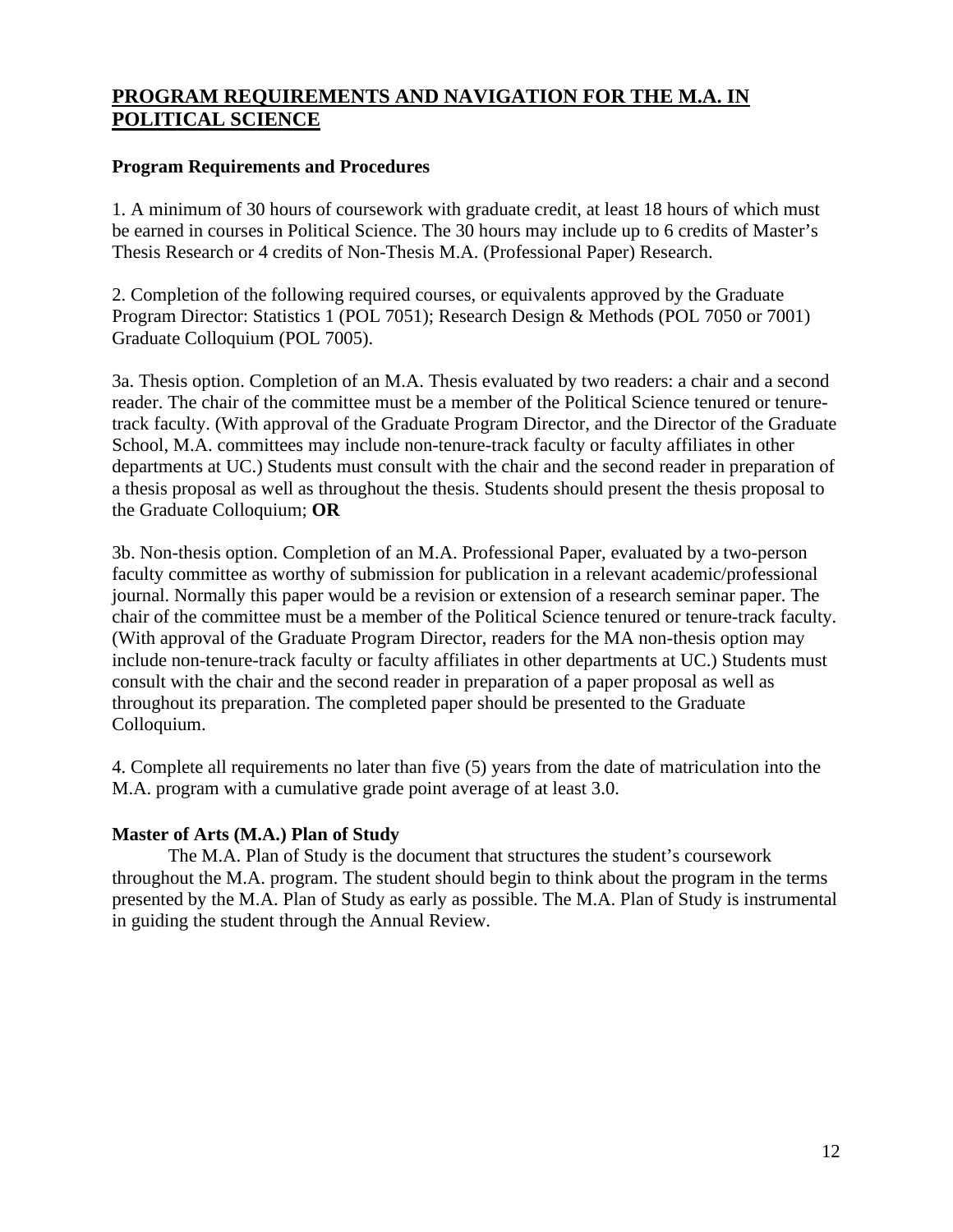# **Plan of Study: Political Science M.A.**

Student Name: \_\_\_\_\_\_\_\_\_\_\_\_\_\_\_\_\_\_\_\_\_\_\_\_\_\_\_\_\_\_\_\_\_\_\_\_\_\_\_\_\_\_\_\_\_\_ Semester Began M.A. program \_\_\_\_\_\_\_\_\_\_\_\_\_\_

#### **I. Required Courses (18 credits)**

- \_\_\_ POL 7005 Graduate Colloquium [2 credits]
- \_\_\_ POL 7050 Research Design & Methods (or POL 7001 Policy Analysis Methods) [4 credits]
- \_\_\_ POL 7051 Statistics 1 [4 credits]
- \_\_\_ Two other POL courses at 7000-level or above [8 credits] \_\_\_\_\_\_\_\_\_\_\_\_ \_\_\_\_\_\_\_\_\_\_\_\_\_

#### **II. Elective Courses (6 to 8 Credits)**

Note: No more than 8 credits of Individual Work may be counted toward 30-credit total requirement.

| Course $#$ and Title | # Credits | Grade<br>Earned | Semester<br>Taken |
|----------------------|-----------|-----------------|-------------------|
|                      |           |                 |                   |
|                      |           |                 |                   |
|                      |           |                 |                   |

#### **III. M.A. Thesis or Professional Paper (4 to 6 credits)**

\_\_\_ Thesis Credits (Maximum of 6 count toward total requirement of 30) **OR**

\_\_\_ Professional Paper Credits (Maximum of 4 count toward total requirement of 30)

| Title of Thesis/Paper:                      |                    |
|---------------------------------------------|--------------------|
| Faculty Advisor:                            | 2nd Faculty Reader |
| Date of presentation to Graduate Colloquium |                    |
| Date of Committee Approval                  |                    |

#### **IV. Final Requirements**

- \_\_\_\_ All requirements completed within 5 years of matriculation into M.A. program.
- \_\_\_\_ 3.0 cumulative Grade Point Average
- \_\_\_\_ No remaining grades of NG, I, IP, or F
- \_\_\_\_ Total of 30 credits, at least 15 earned at UC
- \_\_\_\_ Registration as required by university and government regulations.
- \_\_\_\_ Graduate School's Graduation Checklist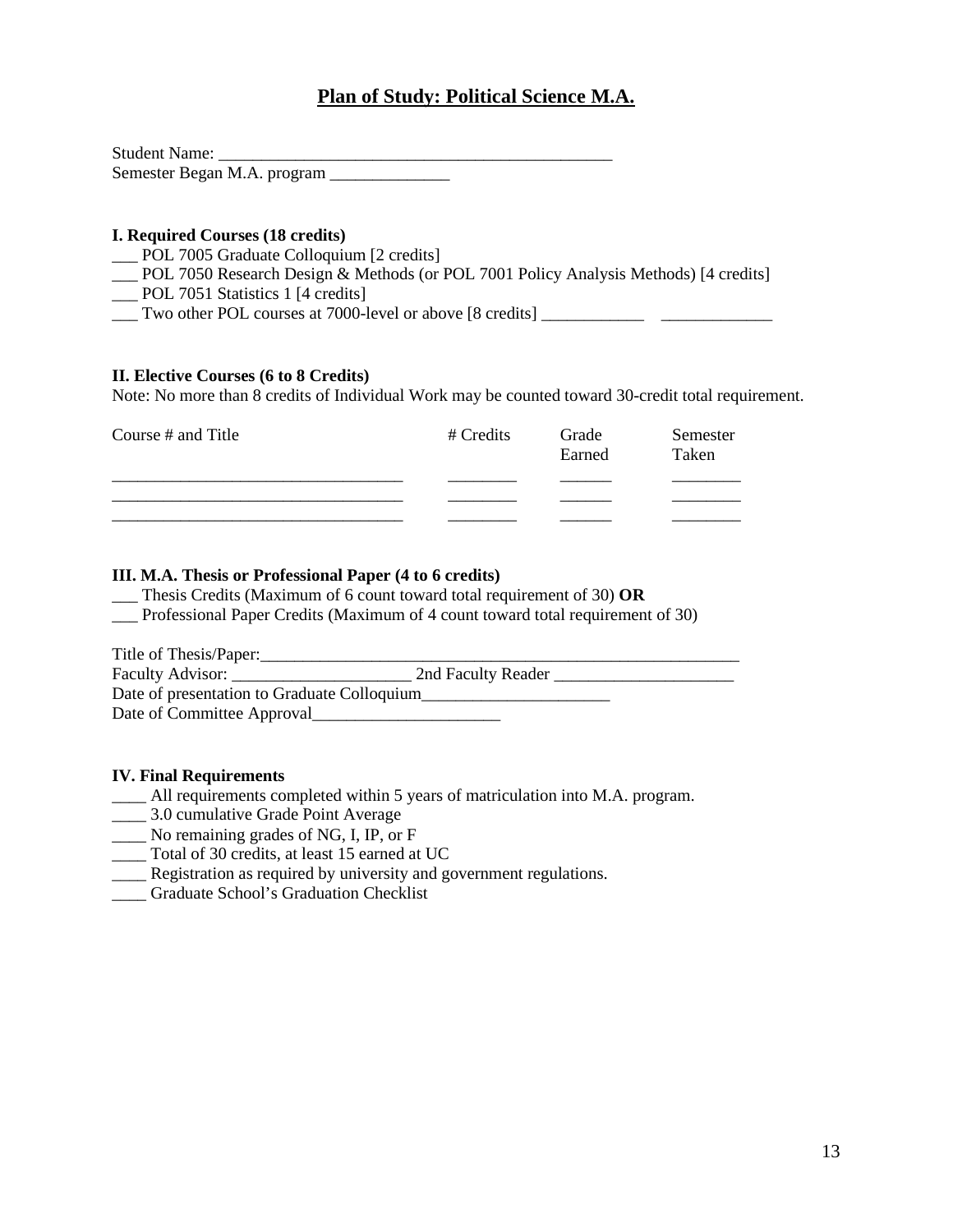## **MA Program Navigation**

All entering students should begin their first fall semester by taking either a graduate statistics class (POL 7051 or its equivalent) or a course on research methods and design (POL 7050 or POL 7001), the Graduate Colloquium (POL 7005), and two additional graduate courses. In the spring semester, students should take the Graduate Colloquium (POL 7005) and, to the extent possible, focus elective course work in areas likely to be the basis for their thesis or professional paper, completing at least one course at the 7000 level or above.

MA students must present a draft of the proposal to the Graduate Colloquium before February 1 of their second year. In their second fall semester, MA students take either POL 7051 or 7050 – whichever was not offered the previous fall. Course work specific to the thesis/professional paper can be taken as needed, while research is conducted.

MA students entering the program via the BA+MA "4+1" program will have completed two or three graduate courses during their senior year, thereby accelerating the program navigation time line. Those students desiring to complete the MA within a single year should plan to conduct research relevant to the professional paper in the spring semester and complete revisions of the paper during the summer semester. Faculty readers should be identified during the spring semester, if not before. In this "4+1" scenario, students should take extra care to communicate with faculty readers well in advance to insure sufficient time for an iterative process of review and revisions. Students should not assume that faculty members will be available on short notice, particularly during the summer semester.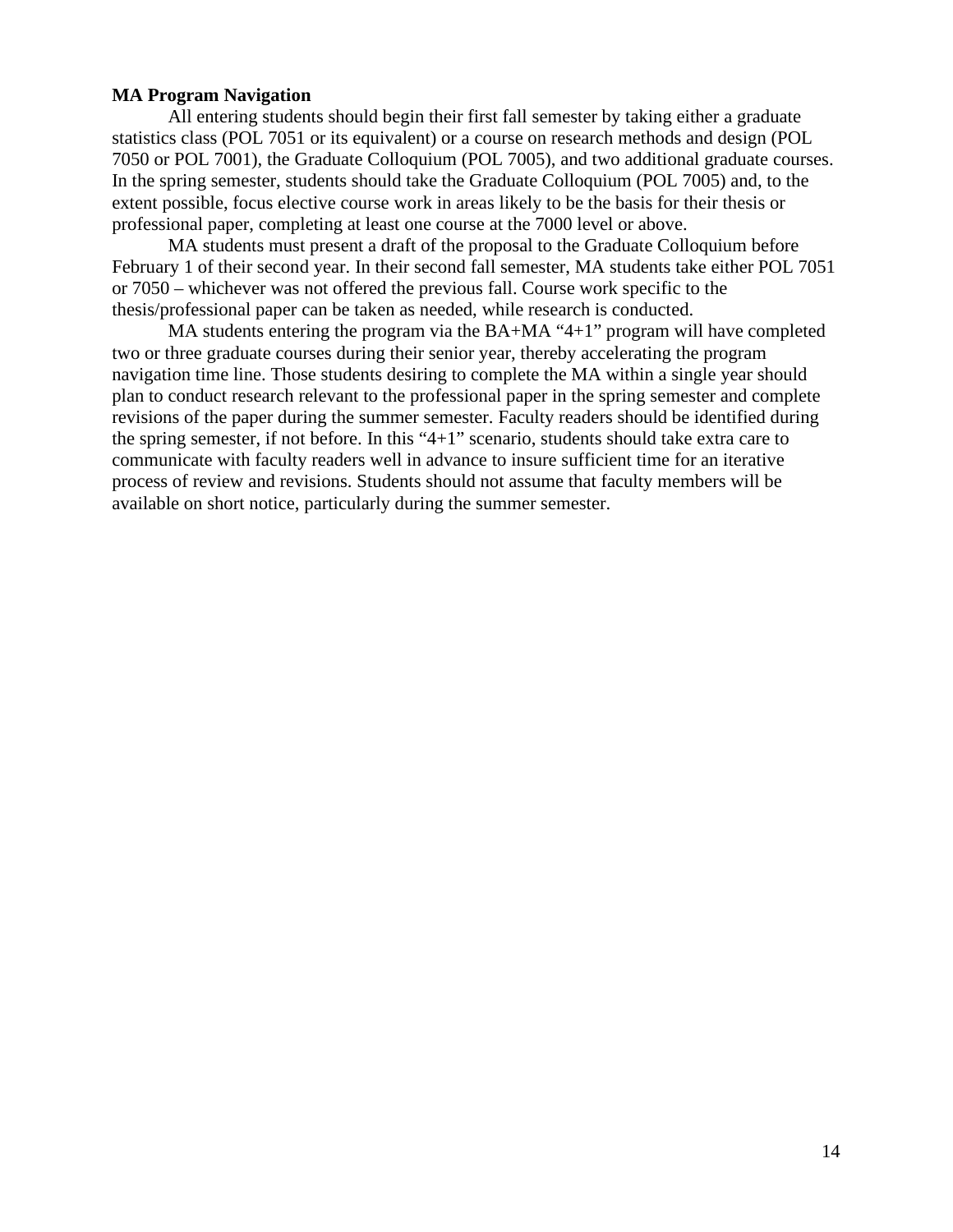# **PROGRAM REQUIREMENTS AND NAVIGATION FOR THE PH.D. IN POLITICAL SCIENCE**

# **Credits**

"The doctoral degree requires a minimum of three years of full-time graduate study in the student's degree program and either a minimum of 90 graduate credits beyond the bachelor's degree or a minimum of 60 credits beyond a master's degree, including at least 7 hours in dissertation research…. The last 30 credits must be completed under the direction of University of Cincinnati graduate faculty" (UC Graduate Student Handbook, p.62).

# **Course Requirements**

# **Requirements of all PhD students: 16 credits**

- Graduate Colloquium, POL 7005 [4 credits]
- Research Methods & Design, POL 7050; **OR** Policy Research & Evaluation Methods, POL 7001 [4 credits]
- Statistics 1, POL 7051 [4 credits]
- POL 7052 Statistics 2; or POL 7053 Experimental Methods; or POL 7054 Survey Research Methods; or POL 7058 Methods of Interpretation; or Public Policy Studio. [4 credits]

# **Course work in 2 Major Areas of Study: 40 credits**

- Students take a total of 10 courses (40 credits) across two Major Areas of Study. These areas are: American Politics, Comparative Politics, International Relations, and Research Methodology.
- In each of the two Major Areas of Study, the student must take at least 4 courses (16) credits).

# **Distribution Requirement: 12 credits (may be waived for students entering with MA)**

• Students take at least three elective courses. These may come from any of the Major Areas of Study, but cannot include individual work courses. With permission of the Graduate Program Director, students may take courses outside the department that are relevant to their research preparation (e.g., foreign language courses).

# **Total of above course work: 68 credits**

# **Electives, research: 22 credits**

Total: 90 credits (for those entering with MA, total needed is 60 credits)

# **Optional 12-credit concentration in Feminist Comparative and International Politics**

- Within the 90-credit doctoral degree program, students can elect to take courses designated for this unique concentration as part of their areas of study requirements and/or as electives.
- Successful completion of this concentration will appear on student transcripts.
- A list of applicable courses is found below, following the lists for Major Areas.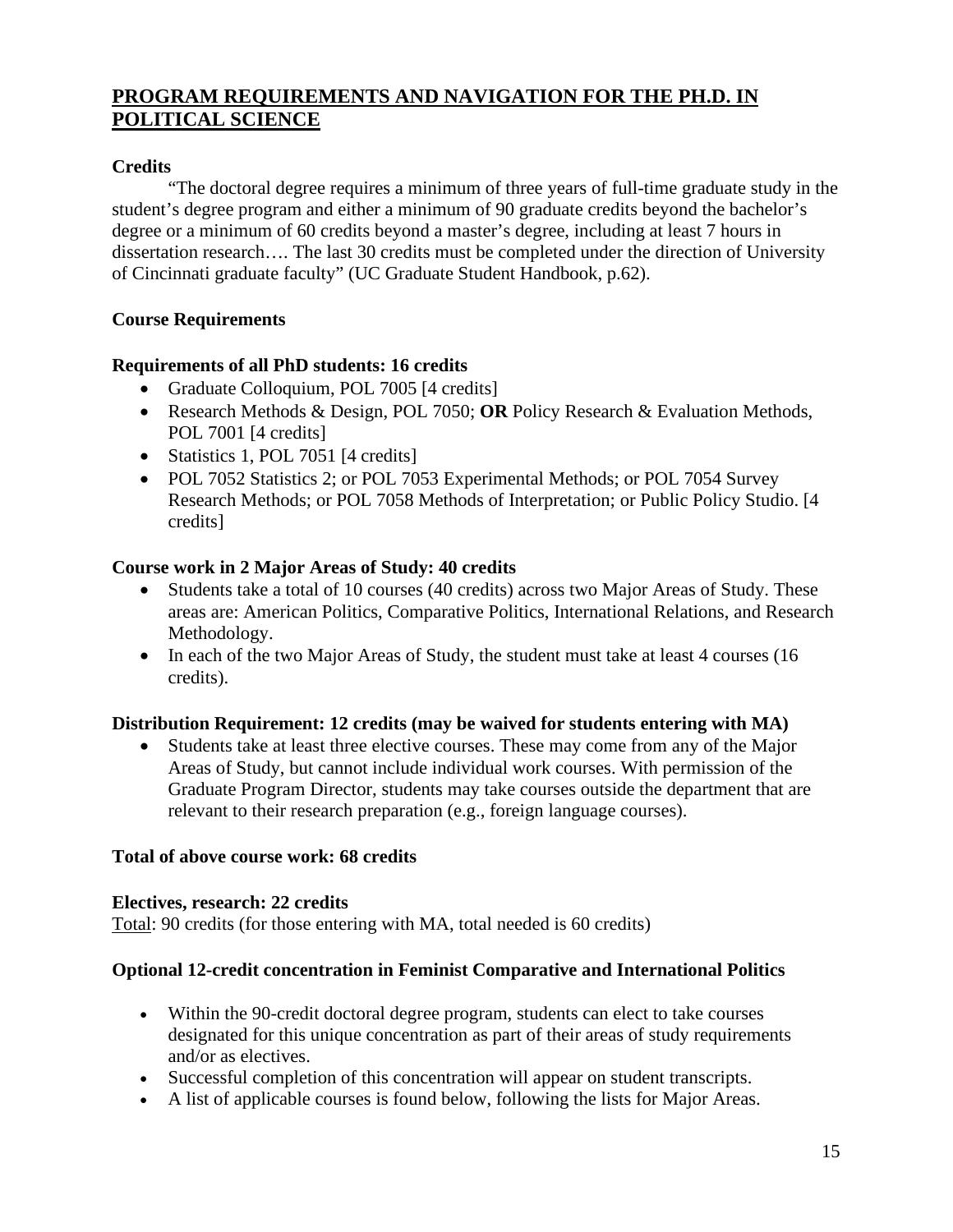## **Residency**

"Prior to admission to doctoral candidacy, all doctoral students shall complete a residency requirement by enrolling in 10 graduate credit hours (12 if funded by a Graduate Assistantship) per semester for two out of three consecutive semesters of study (including summer). Part-time students are not exempt from enrollment requirements to achieve residency. However, full-time UC employees using their tuition remission benefit to complete a part-time doctoral program may request a waiver of this requirement from the Associate Dean of the Graduate School." (UC Graduate Student Handbook).

## **Time Limits**

Per the UC Graduate Student Handbook: "The doctoral degree will be granted for no less than the equivalent of three years of full-time graduate study. All requirements for the doctoral degree must be completed within nine consecutive academic years of the date of matriculation into the program."..

## **Ph.D. Comprehensive Examination**

After taking approximately 40 to 60 credits of coursework, students may sit for a comprehensive examination that includes both a written and oral component in their designated fields. Students planning to take a Ph.D. examination must notify the Graduate Program Director **in writing** no later than the end of the last week of classes of the semester before which the exam is to be scheduled. The written notice should specify the major fields of study. Each Department field committee will be responsible for writing and grading the questions for their field examinations. Students must complete all of their major field coursework (with the exception of literature review work to be submitted as instructed by the field committee) and required methods classes **before** taking their comprehensive examinations.

## **Ph.D. Exam Guidelines**

1. The Graduate Program Director will announce exact dates for written and oral exams, which will take place twice a year—once in Fall Semester, and once in Spring Semester. For the Fall Semester, written exams will begin during the first two weeks of the semester and the oral exams are within two weeks of the completion of the written exam. For the Spring Semester, written exams will begin during the first two weeks of April and the oral exams are within two weeks of the completion of the written exam. Typically, students entering the program with an MA will take the exams in their Fifth semester (not counting summers); students entering the program with a BA will take the exams in their Sixth semester.

2. The relevant Field Committees will develop questions for the exams. The committee chairs will work with the Graduate Director to assemble the exams in a timely manner.

3. The format of the exams will be take-home and open-book, with students having a specified amount of time to prepare and submit their answers as noted below. Students may consult notes, articles, books, and reference materials.

4. There will be two parts to the written exams: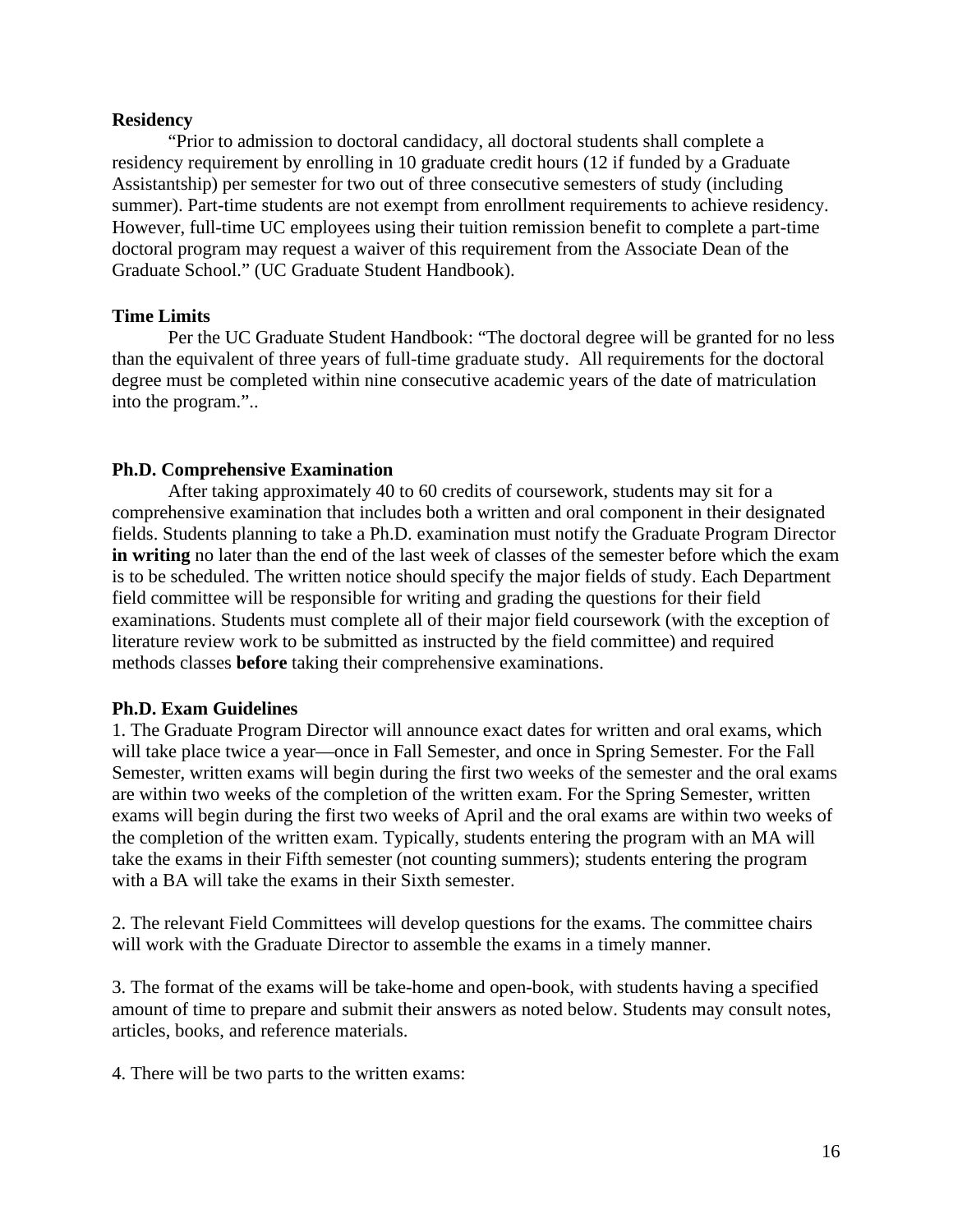a) Two field exams covering the student's major fields of study. The field exams will take place over four working days, with a one-two day break between the two field exams, as follows:

First day, 9am: Field 1 exam questions given to students.

Second day, 3pm: Field 1 exam answers due.

One to two day break.

Third day, 9am: Field 2 exam questions given to students.

Fourth day, 3pm: Field 2 exam answers due.

The field committees will specify the guidelines for the exams. Typically, for each exam, students will answer 3 to 5 questions and the answers should collectively be no more than 20 pages (double-space, 12 point font).

b) A pre-proposal for the dissertation, which shall include the components of the dissertation proposal listed below. The length is approximately 15 pages (double-space, 12 point font). This pre-proposal must be turned in to the Graduate Director and dissertation Chair one week before the commencement of the field exams. The Graduate Director will distribute this pre-proposal to the Oral Exam Designates.

5. The Field Committees will assess the written responses for their exams, and designate members to serve on the oral part of the exam process.

6. The Oral Exam Designates will be responsible to read all written exam answers and the preproposal and to be familiar with the Committee assessments of the written part of the exam. The oral examination will be conducted by three full-time faculty and must be taken within a twoweek period after the completion of the written examination. Students must answer oral questions that test comprehensive knowledge beyond the written exam. Students may have a copy of their written exams at the oral exam. The oral exam will typically take 90 minutes.

7. For departmental purposes, examinations will be graded as follows:

**Honors** – outstanding performance

**Pass** – solid acceptable performance at Ph.D. level

**MA Pass** – acceptable performance at Master's level/unsatisfactory for Ph.D. (must retake for Ph.D. purposes). **Failed** – unsatisfactory.

8. All parts of the examination must be passed. A student who fails to receive a PhD pass needs to retake only those parts that s/he failed at the PhD level. A student who fails an examination, however, will have only one opportunity to retake the examination approximately four months after the previous exam (first two weeks of spring semester, in January, or first two weeks of fall semester, in August/September). Students receiving an MA Pass on written exams may opt not to retake the exams and to leave the program with a Master's degree.

# **Dissertation Proposal and Admission to Candidacy**

After passing the comprehensive examination, the student, in consultation with faculty members of his/her choice, will prepare a proposal for a dissertation in the form prescribed by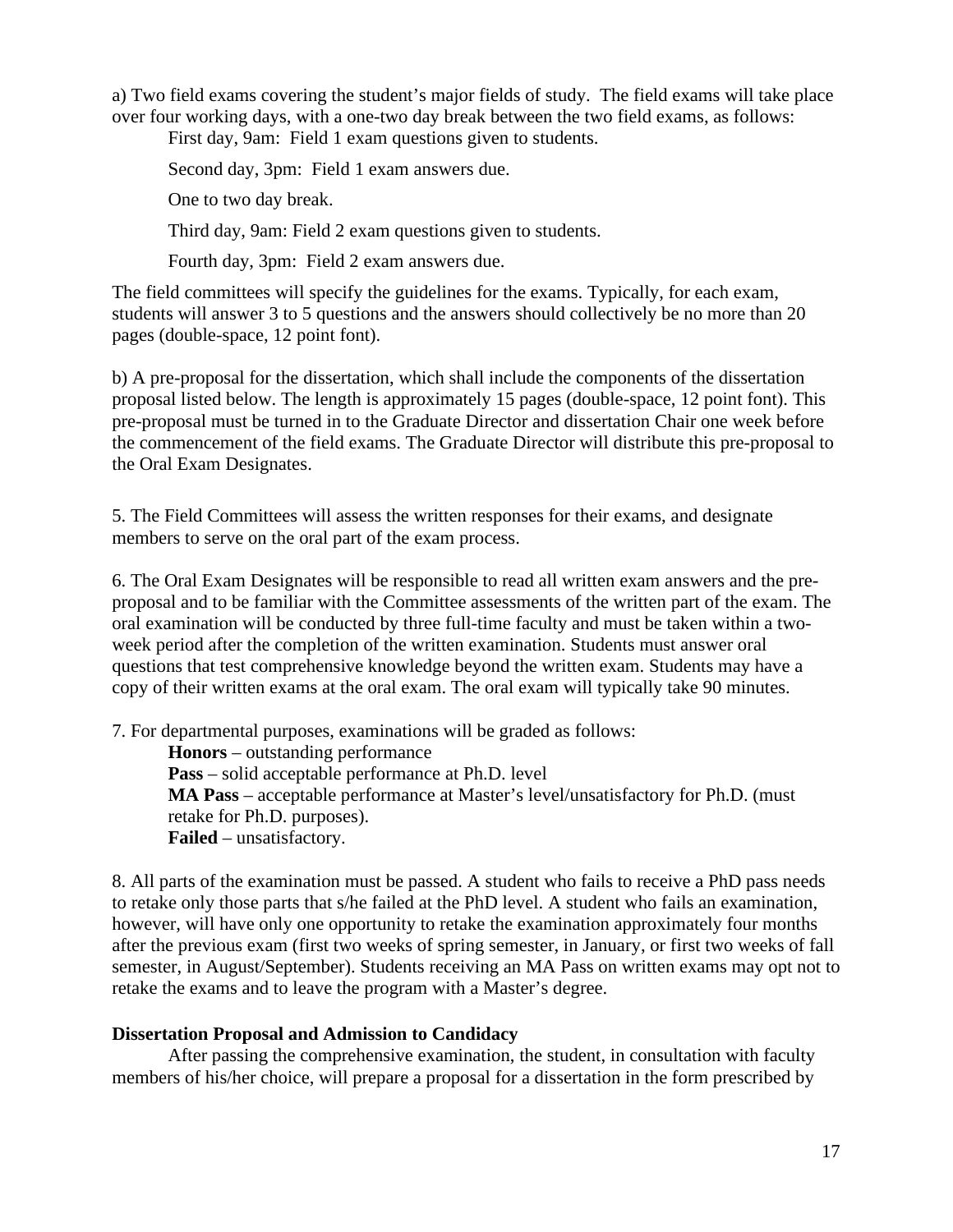the Graduate Committee. The dissertation committee chair should review the first draft of the proposal before it is presented to the Graduate Colloquium.

Ordinarily, proposals should be limited to 10 to 20 pages (double-spaced, 12-point font) in length. The dissertation proposal should clearly delineate: (1) a research question; (2) specific research hypotheses; (3) methodology; (4) an assessment of evidence (type and accessibility); (5) the dissertation's relation to the existing literature; (6) a general chapter outline; and (7) references.

# **Schedule for Comprehensive Exams and Dissertation Proposals Entering with BA**

*Comprehensive Exams*: First two weeks of April in the Sixth semester

*Pre-proposal*: First week of April in the Sixth Semester

*Dissertation Proposal, First Attempt Due*: Second week of the semester following Exams (early September).

*Dissertation Proposal, Second Attempt Due*: Second-last week of the semester of the first attempt (early December)

# **Entering with MA**

*Comprehensive Exams*: First two weeks of the Fifth semester (August-September).

*Pre-proposal*: First week of the Fifth Semester

*Dissertation Proposal, First Attempt Due*: Second-last week of the semester of exams (early December)

*Dissertation Proposal, Second Attempt Due*: Second-last week of the semester following first attempt (April)

A dissertation proposal must be submitted to the dissertation Chair and presented to the Graduate Colloquium as per the schedule noted in the Table. Students who do not submit their proposals as per this schedule will jeopardize their funding and their active student status in subsequent semesters.

The department will recommend the student for admission to Ph.D. candidacy when the student has:

- (1) passed the comprehensive examinations;
- (2) completed required course work (except dissertation research) with a cumulative grade point average of 3.0 or better;
- (3) fulfilled the colloquium dissertation proposal presentation requirement;
- (4) prepared a dissertation proposal that is accepted by a committee of at least three faculty members.

The student who has completed all requirements will be officially admitted into candidacy when the department fills out the proper candidacy form and submits it electronically to the Graduate School for inclusion in the student's official record. After admission into candidacy for the doctoral degree, registration and fee payment for the minimum number of credits (described above) each year are required in order to maintain candidacy.

When the student has been admitted into candidacy for the doctorate the appropriate office of the Graduate School officially appoints the dissertation committee. Any changes in the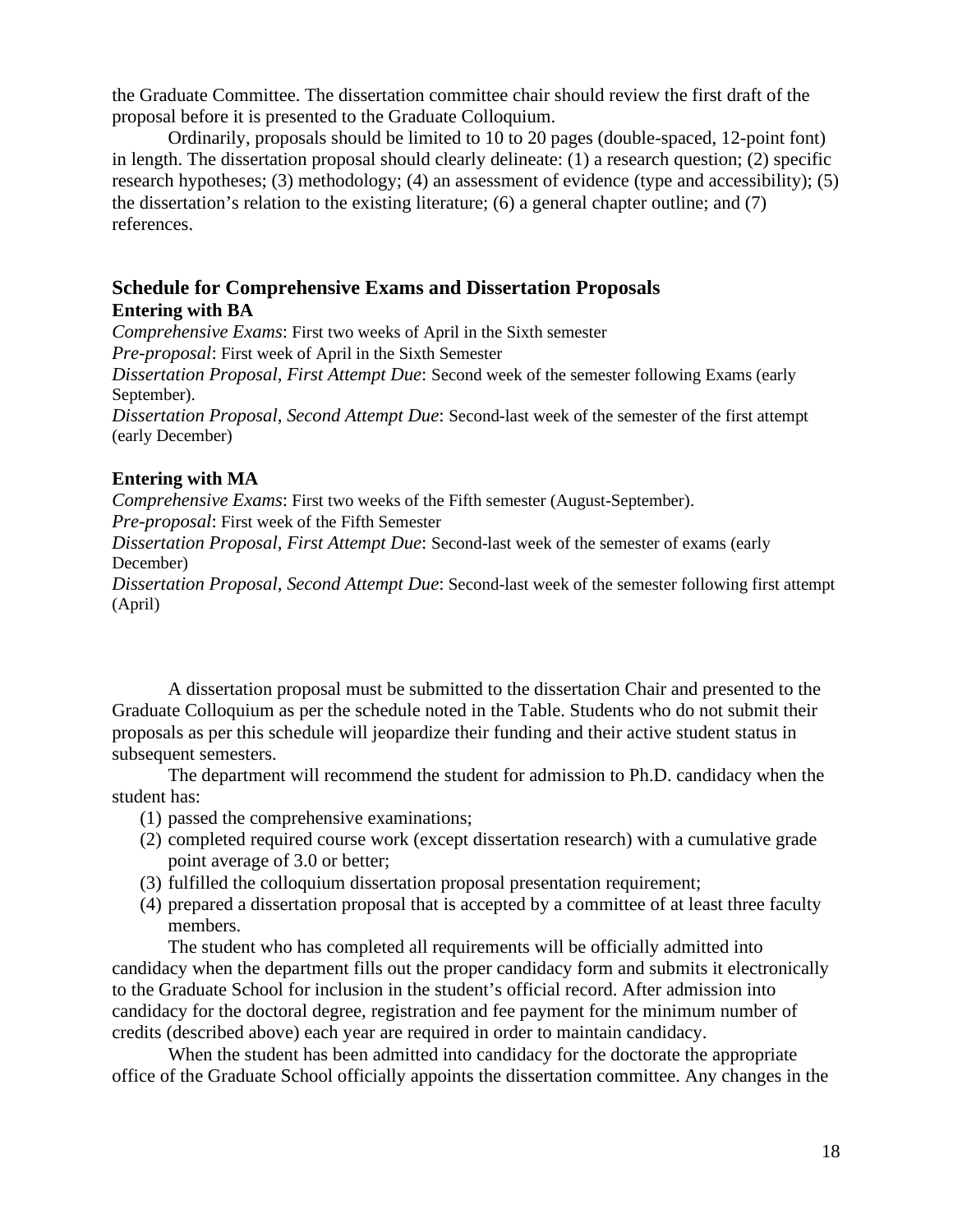dissertation committee will be made by the Graduate School upon recommendation of the Graduate Program Director in consultation with the dissertation advisors and student.

A dissertation committee must have a minimum of three full-time faculty members with professorial rank who are members of the UC Graduate Faculty. Emeriti may serve on a dissertation committee if they were members of the committee prior to retiring, but may not serve as chair. Per the UC Graduate Handbook, Educator faculty may not chair dissertations, but may serve on committees with the approval of the Graduate School.

If a student is unable to present a satisfactory proposal to his/her dissertation committee after two unsuccessful attempts—the second attempt is due as per the schedule noted in the Table—the committee has the option of recommending to the Graduate Committee a terminal MA degree. If more than 24 months have elapsed after the comprehensive examination and a dissertation proposal has not been accepted, the student may be required to re-take and pass comprehensive examinations.

#### **Dissertation Defense**

When the chair of the dissertation committee is satisfied with the first written draft, it will be submitted to the other members of the committee. The dissertation must be prepared in accordance with the UC Graduate School's guidelines for Electronic Thesis and Dissertation submission.

When the committee has accepted the final draft, the candidate will be required to defend the dissertation in a public examination by members of the committee and other observers. It is the student's responsibility to post an announcement of the dissertation defense in a timely fashion using the online form on the Graduate School's web site. Following successful public defense of the dissertation, all members of the committee must sign the certification form. It is the student's responsibility to work with his/her advisor to implement any final revisions to the dissertation requested by the committee at the defense, and to properly upload the electronic documents to the Graduate School's Electronic Thesis and Dissertation (ETD) system.

#### **Commencement**

Students preparing for commencement must check online at http://grad.uc.edu/studentlife/graduation.html for a list of items that they must complete. Any NG, I, or IP grades that appear on the transcript must be accounted for and changed. Grades of SP must be changed if they bear on graduation requirements; at a minimum, the final semester must have SP grades changed. Students planning on graduating at the end of summer semester are strongly advised to get all grades changed by their professors before the end of spring semester, as professors may be difficult to reach regularly during the summer to change grades.

## **Ph.D. Plan of Study**

The Plan of Study is the document that structures the Ph.D. student's coursework throughout the program. The student should begin to think about the program in terms presented by the Plan of Study as early as possible. The Plan of Study is instrumental in guiding the student through each Annual Review. The Plan of Study template is shown on the next page. On subsequent pages are the specific course lists for each of the Department's major areas of study.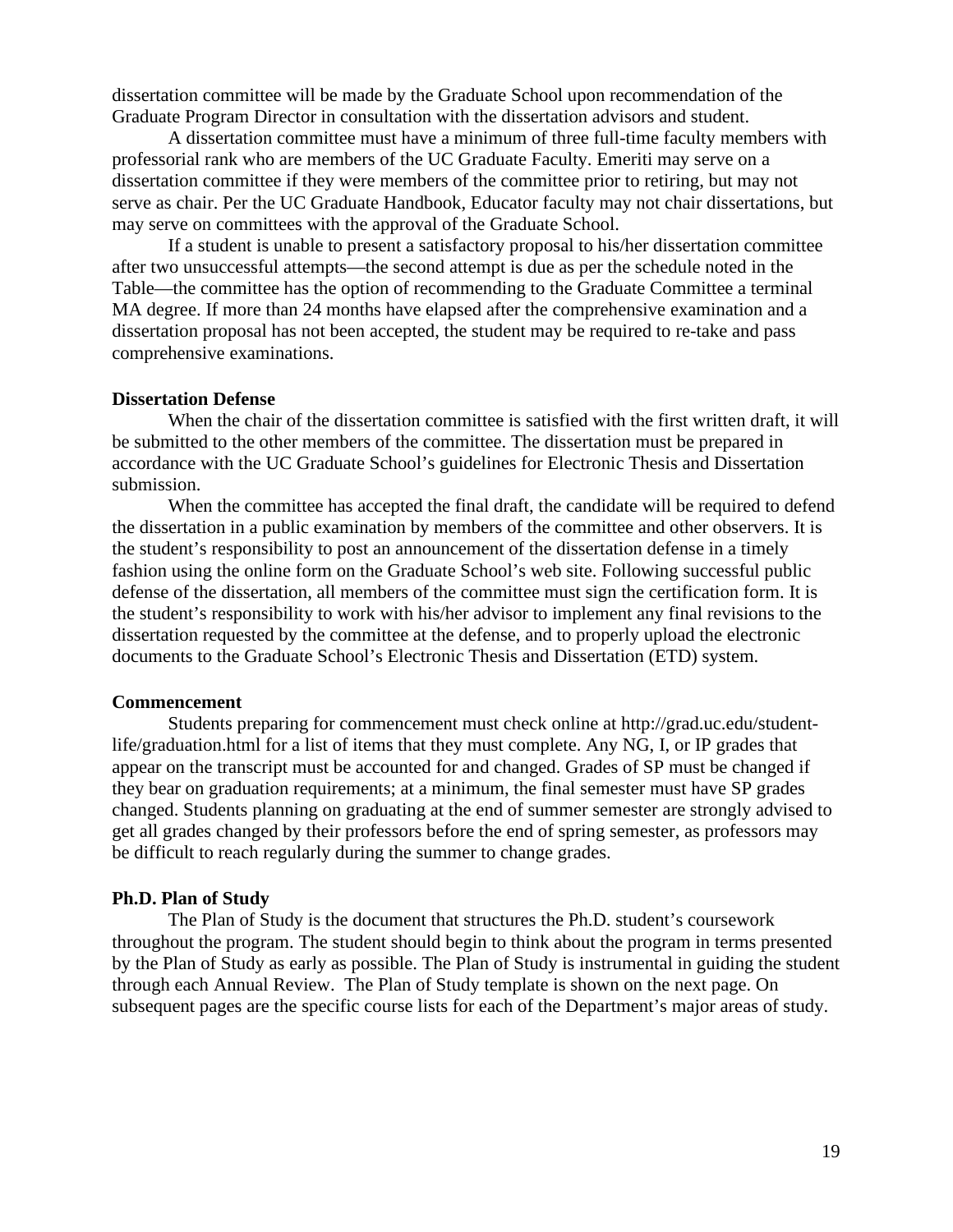# **Plan of Study: Political Science Ph.D.**

Student Name: \_\_\_\_\_\_\_\_\_\_\_\_\_\_\_\_\_\_\_\_\_\_\_\_\_\_\_\_\_\_\_\_\_\_\_\_\_\_\_\_\_\_\_\_\_\_ Semester Began Ph.D. program:

## **I. Courses Required of all PhD Students: 16 credits**

- \_\_\_ POL 7005 Graduate Colloquium [4 credits]
- \_\_\_ POL 7050 Research Design & Methods (or POL 7001 Policy Analysis Methods) [4 credits]
- POL 7051 Statistics 1 [4 credits]
- \_\_\_ One additional methods course [4 credits], chosen from:
	- o POL 7052 Statistics 2; or POL 7053 Experimental Methods; or POL 7054 Survey Research Methods; or POL 7058 Methods of Interpretation; or Public Policy Studio

### **II. Courses in 2 Major Areas of Study: 40 credits**

- Students take a total of 10 courses (40 credits) across two major areas of study, choosing from: American Politics, Comparative Politics, International Relations, Research Methodology.
- At least 4 courses (16 credits) must be taken in each major area of study.

|     | Course # and Title                                                                                                                                                                                                                                                                                                                                                                                                                                                       | # Credits | Area | Semester |
|-----|--------------------------------------------------------------------------------------------------------------------------------------------------------------------------------------------------------------------------------------------------------------------------------------------------------------------------------------------------------------------------------------------------------------------------------------------------------------------------|-----------|------|----------|
|     |                                                                                                                                                                                                                                                                                                                                                                                                                                                                          |           |      |          |
|     |                                                                                                                                                                                                                                                                                                                                                                                                                                                                          |           |      |          |
|     |                                                                                                                                                                                                                                                                                                                                                                                                                                                                          |           |      |          |
|     |                                                                                                                                                                                                                                                                                                                                                                                                                                                                          |           |      |          |
|     |                                                                                                                                                                                                                                                                                                                                                                                                                                                                          |           |      |          |
|     |                                                                                                                                                                                                                                                                                                                                                                                                                                                                          |           |      |          |
|     |                                                                                                                                                                                                                                                                                                                                                                                                                                                                          |           |      |          |
|     |                                                                                                                                                                                                                                                                                                                                                                                                                                                                          |           |      |          |
|     | 9. $\overline{\phantom{a}}$ $\overline{\phantom{a}}$ $\overline{\phantom{a}}$ $\overline{\phantom{a}}$ $\overline{\phantom{a}}$ $\overline{\phantom{a}}$ $\overline{\phantom{a}}$ $\overline{\phantom{a}}$ $\overline{\phantom{a}}$ $\overline{\phantom{a}}$ $\overline{\phantom{a}}$ $\overline{\phantom{a}}$ $\overline{\phantom{a}}$ $\overline{\phantom{a}}$ $\overline{\phantom{a}}$ $\overline{\phantom{a}}$ $\overline{\phantom{a}}$ $\overline{\phantom{a}}$ $\$ |           |      |          |
| 10. |                                                                                                                                                                                                                                                                                                                                                                                                                                                                          |           |      |          |

#### **III. Electives: minimum of 12 credits for those entering with BA**

#### **IV. Comprehensive Exams**

Exams taken in \_\_\_\_\_\_\_\_\_\_\_\_\_ semester with grade of \_\_\_\_\_\_\_\_\_\_\_\_

#### **V. Dissertation: minimum of 7 hours**

| Date of dissertation proposal presentation to Graduate Colloquium: |
|--------------------------------------------------------------------|
| Diss. committee members:                                           |
| Date of committee approval of dissertation proposal:               |
| Dissertation defense date:                                         |

#### **VI. Final Requirements**

- \_\_\_\_ Total of 90 credits if entered with BA; 60 credits if entered with MA
- \_\_\_\_ 3.0 cumulative Grade Point Average
- \_\_\_\_ All requirements completed within 9 years of matriculation into PhD program.
- \_\_\_\_ No remaining grades of NG, I, IP, SP, or F
- \_\_\_\_ Registration each academic year or as required by university or government regulations.
- \_\_\_\_ UC Graduate School's Graduation Checklist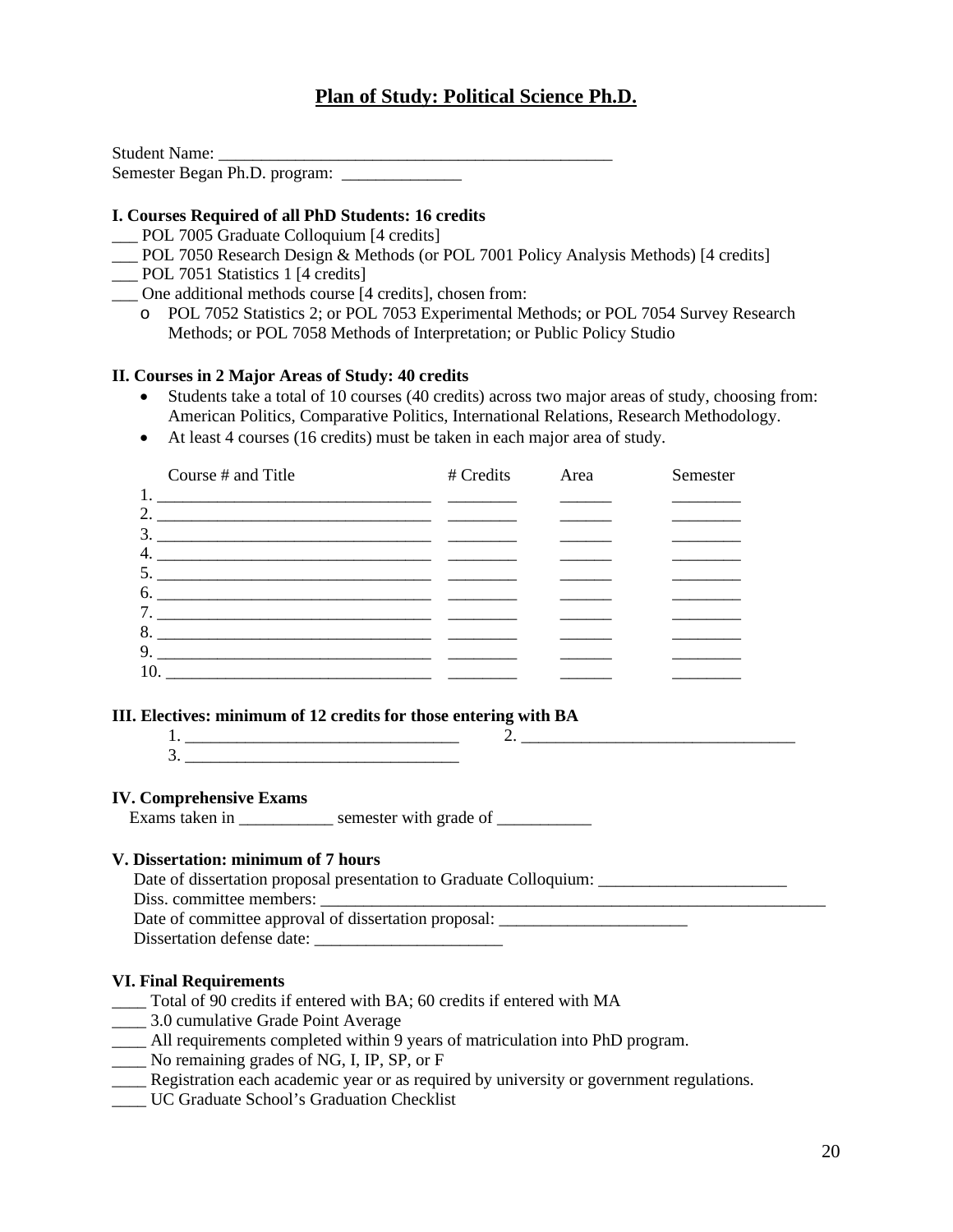## **American Politics Major Area of Study**

Students who wish to take American Politics as a Major Area of Study must take a minimum of 4 courses, and have a total of at least 10 courses in their two Major Areas.

Students must take the following course:

Students choose remaining courses from the following list.

POL 7010 Field Seminar in American Politics

|          | $\mu$ choose remaining courses from the rono wing not.     |
|----------|------------------------------------------------------------|
| POL 6011 | Politics and the Public                                    |
| POL 6036 | <b>Intergovernmental Relations</b>                         |
| POL 7011 | Seminar in American Political Behavior                     |
| POL 7012 | Seminar in Political Parties & Interest Groups             |
| POL 7015 | Seminar in Public Opinion & Public Policy                  |
| POL 7019 | Seminar in American Executive Politics                     |
| POL 7020 | Seminar in Legislative Politics                            |
| POL 7026 | Politics of Plan Implementation [cross-listed in Planning] |
| POL 8010 | Research Seminar in American Politics                      |
| POL 8019 | Individual Work: American Politics                         |
|          |                                                            |

#### **Methodology Major Area of Study**

Students who wish to take Research Methodology as a Major Area of Study must take a minimum of 4 courses, and have a total of at least 10 courses in their two Major Areas.

Students choosing Methodology as a major field must take Statistics 2, POL 7052 (or equivalent course approved by the Graduate Program Director), which satisfies a core Ph.D. requirement but is not doublecounted toward the Methodology Field courses.

Students must take at least one of the following courses:

| POL 7054 | Seminar in Survey Methodology   |
|----------|---------------------------------|
| POL 7059 | <b>IPR Public Policy Studio</b> |

Students choose remaining courses from the following list:<br>POL 7001 Policy Research and Evaluation M Policy Research and Evaluation Methods $*$ 

| 1 VL 7 VV 1     | I OIICY INCSCRIPTI RING EVALUATION INTERNOUS     |
|-----------------|--------------------------------------------------|
| <b>POL 7004</b> | <b>Feminist Methods</b>                          |
| POL 7030        | Policy Implementation and Evaluation             |
| <b>POL 7050</b> | Research Methods & Design*                       |
| POL 7053        | <b>Experimental Methods and Design</b>           |
| <b>POL 7058</b> | Methods of Interpretation in the Social Sciences |
| POL 8055        | Practicum in Survey Research                     |
| POL 8059        | Individual Work: Methodology                     |
| SOC 7013        | Measurement                                      |
| <b>SOC 8040</b> | <b>Qualitative Sociology</b>                     |
| SOC 8041        | <b>Ethnographic Research Methods</b>             |
| SOC 9010        | <b>Advanced Regression Techniques</b>            |

\* A course used to satisfy the core doctoral requirements for methods/design cannot be double-counted toward the Methodology Major Field course work. So either 7001 or 7050 may count toward the Methodology Field, but not both.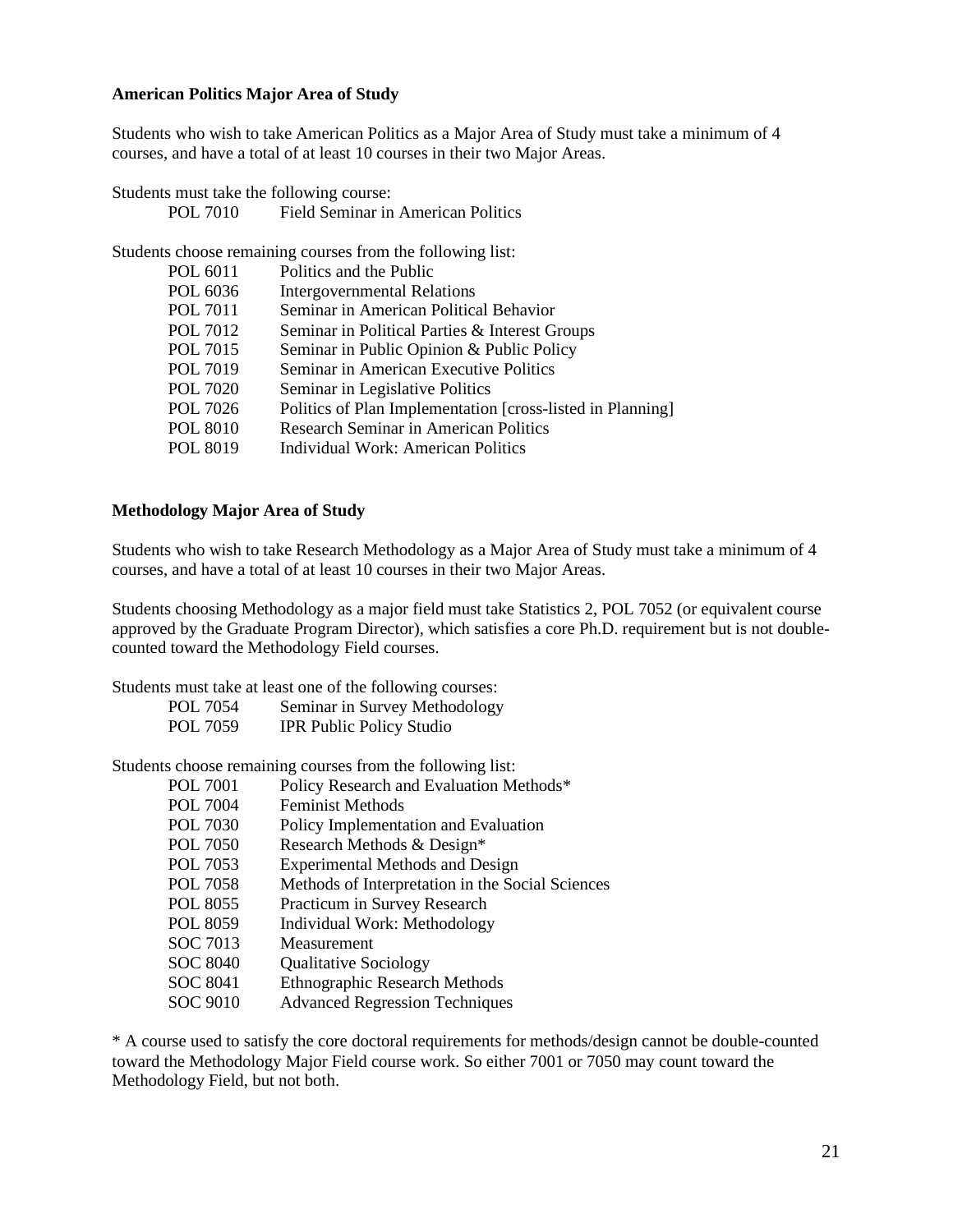## **Comparative Politics Major Area of Study**

Students who wish to take Comparative Politics as a Major Area of Study must take a minimum of 4 courses, and have a total of at least 10 courses in their two Major Areas.

Students must take the following course:

Proseminar in Comparative Politics

Students must take a minimum of 2 of the following 3 courses:

- Identity Politics in Comparative Perspective
- Democracy and Development
- Proseminar in International Political Economy\*

Students choose remaining courses from the following list:

- Power and Democracy
- South Asia and the World
- Women and Sustainable Development
- Nation, Race, Identity
- The New Europe
- Europe vs America\*
- China and America\*
- Asian Security\*
- Research Seminar in Comparative Politics

\*May be counted for either IR or Comparative Major Field

## **International Relations Major Area of Study**

Students who wish to take International Relations as a Major Area of Study must take a minimum of 4 courses, and have a total of at least 10 courses in their two Major Areas.

Students must take the following two courses:

- Field Seminar in Security Studies
- Proseminar in International Political Economy\*

Students choose remaining courses from the following list:

- Europe vs America\*
- International Cooperation
- Inequalities and Resistances in the Global Political Economy
- China and America\*
- International Crisis Decisionmaking
- Asian Security\*
- Feminist International Politics
- The Theory and Practice of Nuclear Security
- Proseminar in IR Theory
- Proseminar in International Security
- Contemporary International Law
- Critical Perspectives on War, Peace, and Security
- Research Seminar in IR

\* May be counted for either IR or Comparative Major Field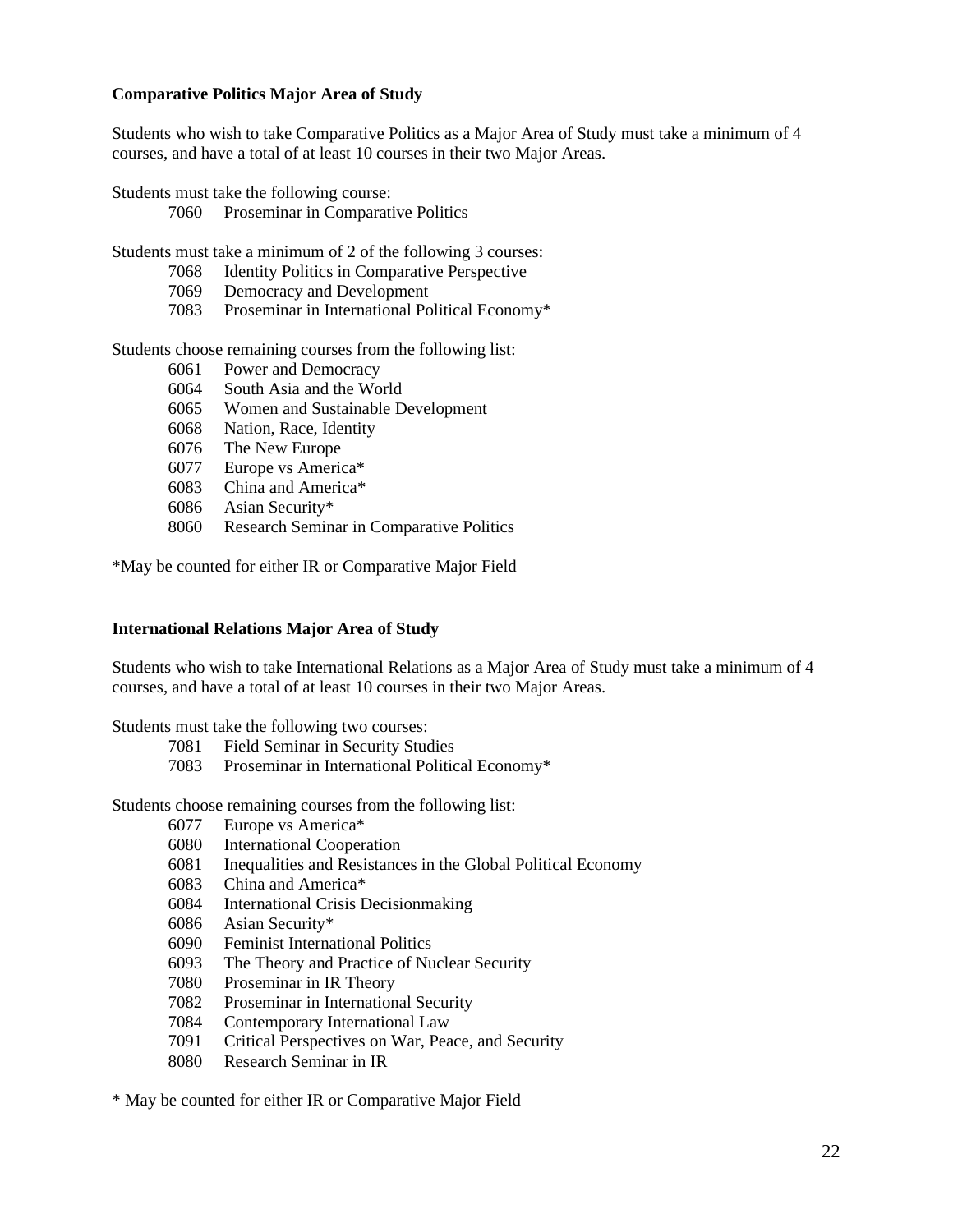## **Doctoral Concentration in Feminist Comparative & International Politics**

Feminist approaches are now central to the contemporary fields of Comparative and International Politics. Attention to gender relations and dynamics in relation to race, nation, class, and sexuality is now understood as crucial to development, peace, sustainability, democracy, and human rights. Pursuing the Feminist Comparative and International Politics (FCIP) concentration positions graduates to contribute to intellectual developments in feminist security, global political economy, global governance, human rights and international law, development, and democratization studies and policymaking on gender in these areas. Such a concentration, which will appear on student transcripts, will also enable graduates to teach in this cutting edge area of political science while also contributing to interdisciplinary programs in gender, human rights, peace and conflict resolution, and sustainable development studies.

Students can elect to complete this 12-credit concentration within their PhD program through taking any three of the courses below regularly offered in the major areas of study of comparative and international politics. These can be taken as part of the 10-course requirement in two major areas of study, particularly by students who elect to specialize in both or either comparative and international politics. Students can also take these as all or part of their electives in any major area of study in Political Science. Students may also apply such courses as electives to the graduate certificate in Women's, Gender, and Sexuality Studies offered by that department for an additional credential.

Any three of the following courses can be completed in any order for the FCIP concentration, although it is recommended that students take Feminist International Politics, and initially if possible. Students may also take more of these courses beyond the concentration requirements as part of their major fields of study and/or elective requirements. Those completing the concentration can expect some focus on it in their comprehensive examinations, and students will find it useful to inform their dissertation research.

6090 Feminist International Politics 6065 Gender and Sustainable Development 6068 Nation, Race, Identity 6081 Inequalities and Resistances in the Global Political Economy 7068 Identity Politics in Comparative Perspective 7069 Democracy and Development 7084 Contemporary International Law 7091 Critical Perspectives on War, Peace, and Security 7058 Interpretive Methods in the Social Sciences

## **Ph.D. Program Navigation**

All entering students should begin their first fall semester by taking either a graduate statistics class (POL 7051 or its equivalent) or a course on research methods and design (POL 7050 or POL 7001), the Graduate Colloquium (POL 7005), and two additional graduate courses. In the spring semester, students should take the Graduate Colloquium (POL 7005) and a second methodology course such as POL 7052 (Statistics 2), plus additional course work in a major field.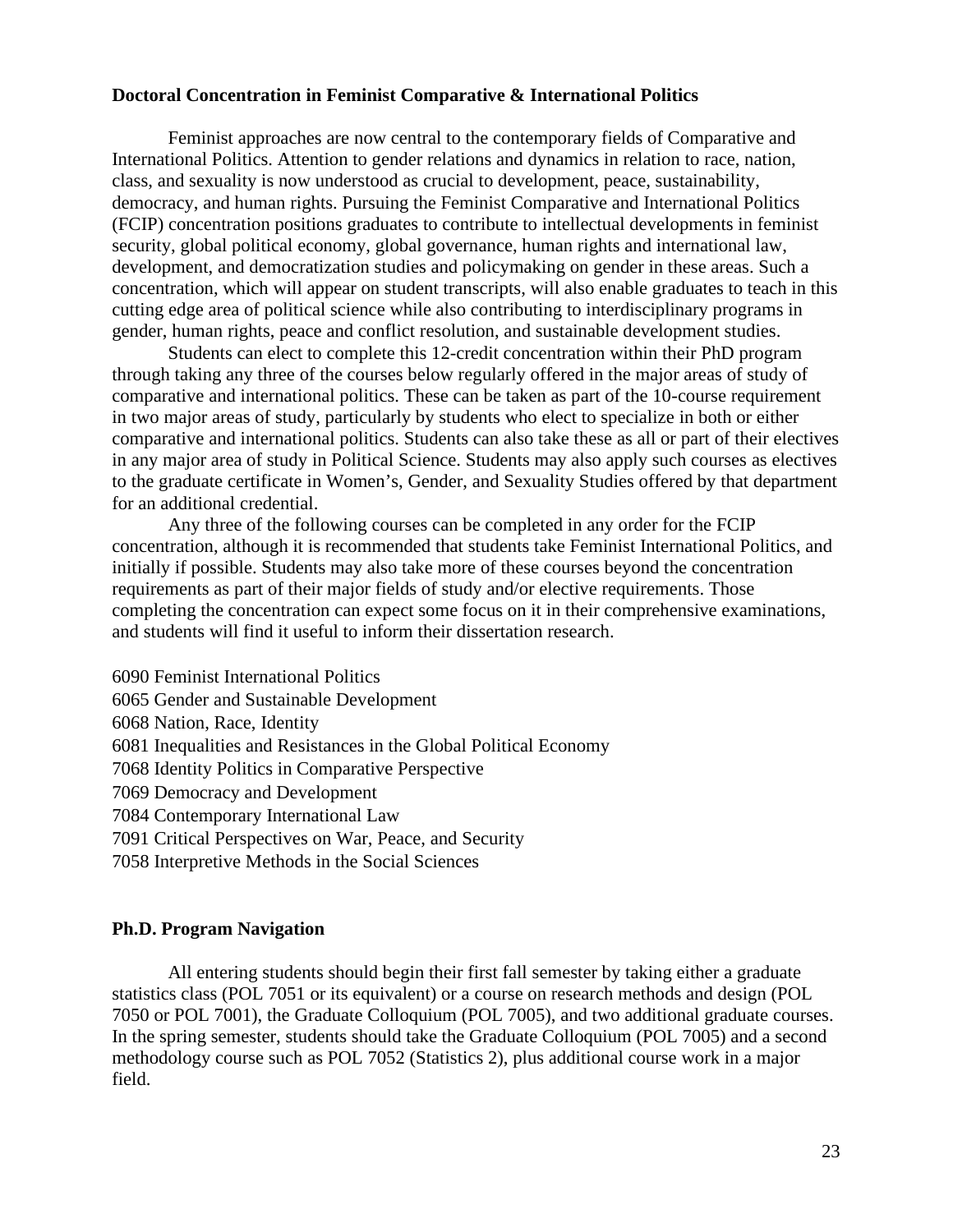In the second year, students should continue to take course work in their major areas of study, and complete any remaining methodology requirements. Students should be preparing for comprehensive exams.

In the third year, students take comprehensive exams. Those who entered with an MA will typically take exams in the fall semester; those who entered with a BA will wait until spring semester. Individual work credits may be used to facilitate exam preparation. (However, general individual work courses are to be taken only when formal course work in the area in which a student seeks to gain more knowledge is not taught and a supervising professor agrees to direct the course. These arrangements should be made in writing before the conclusion of the semester preceding the individual work).

Following exams, students should work towards approval of their dissertation proposals. The first attempt at committee approval should be made within four months of completing comps. For those taking exams in the fall, this would be the end of fall semester; for those taking exams in the spring, this would be the end of summer.

Students in the fourth year should have approved dissertation proposals and should be making substantial progress on dissertation writing. Students register for dissertation research credit.

The fifth year, if needed, will be devoted to completing and defending the dissertation. Students register for dissertation research credit.

# **GRADUATE CERTIFICATE IN PUBLIC OPINION AND SURVEY RESEARCH**

## **Certificate Program Overview**

The Certificate program is available both a free-standing graduate credential for those who are interested in adding survey research skills to their present complement of professional capabilities, and as a supplement to the Department of Political Science's MA and PhD programs. Graduate students equipped with both a graduate degree in Political Science and a Graduate Certificate in Public Opinion & Survey Research will be well qualified for employment in both the public and private sectors. Recent placements of graduates include positions at the U.S. Census Bureau, Mathematica Policy Research, Nielsen Company, NORC at the University of Chicago, Aetna, and Huntington National Bank.

The courses for the Certificate are part of the Department of Political Science's regular graduate course offerings. For those who wish to pursue a Master's degree or PhD concurrently with the Certificate program, courses are counted toward both the Certificate and the MA or PhD degree.

## **Course Requirements**

The Certificate requires 15 semester credits, with the following course work:

- **POL 7054**, Pro-seminar in Survey Research (4 credits)
- One graduate course on public opinion, typically either **POL 6011** or **POL 7015** (4 credits).